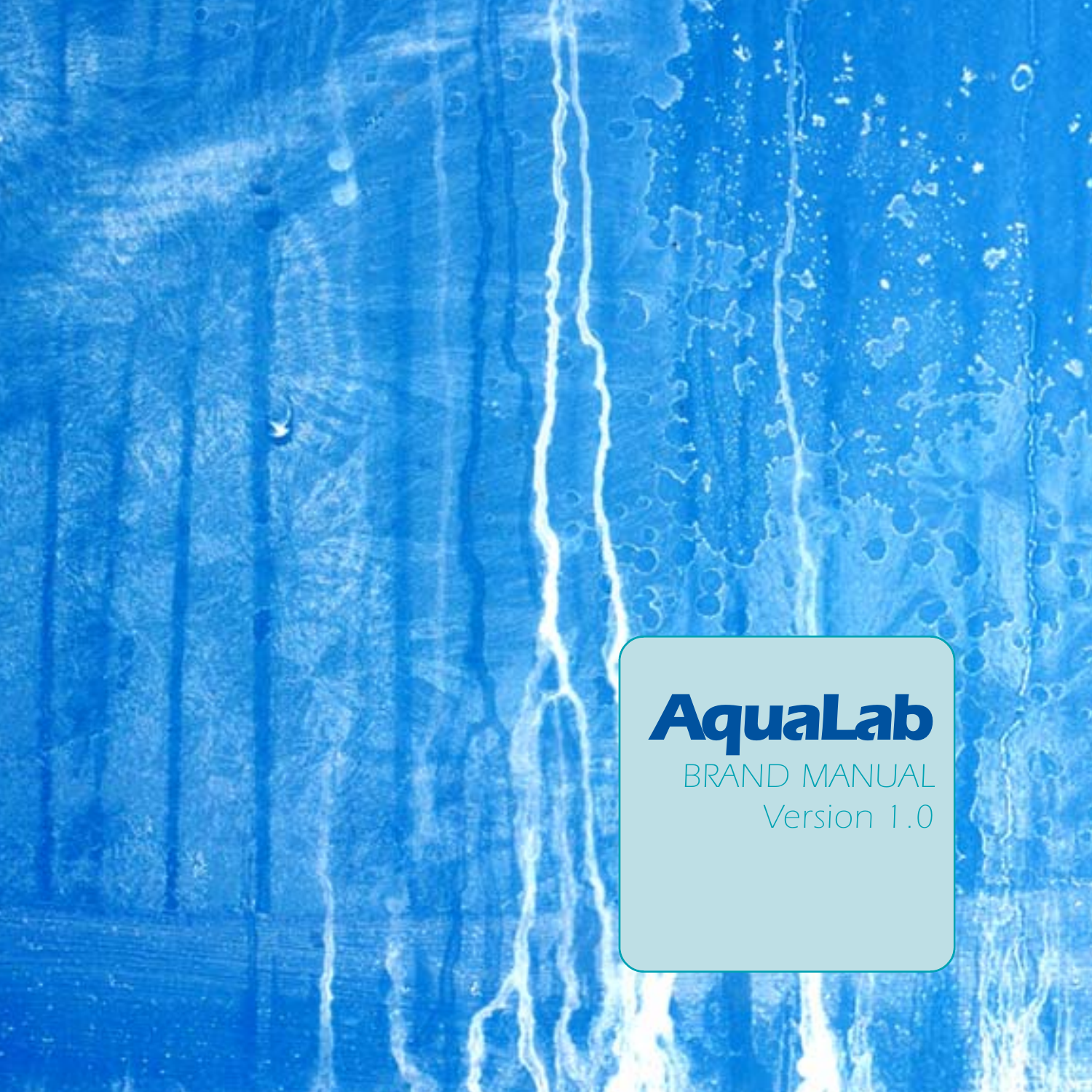# *BRAND MANUAL AquaLab Visual Identity*

### *A guideline for creative talent.*

*"Too much flexibility results in complete chaos, too much structure results in lifeless communications. Balance is the goal."*

*All permissions are denied unless expressly granted.*

#### *Guideline Purpose*

*Promote the AquaLab visual identity in the most convenient, consistent and efficient way and make sure no mistakes are made.*

*©2011 DECAGON PRINTED IN USA*

*v1.0*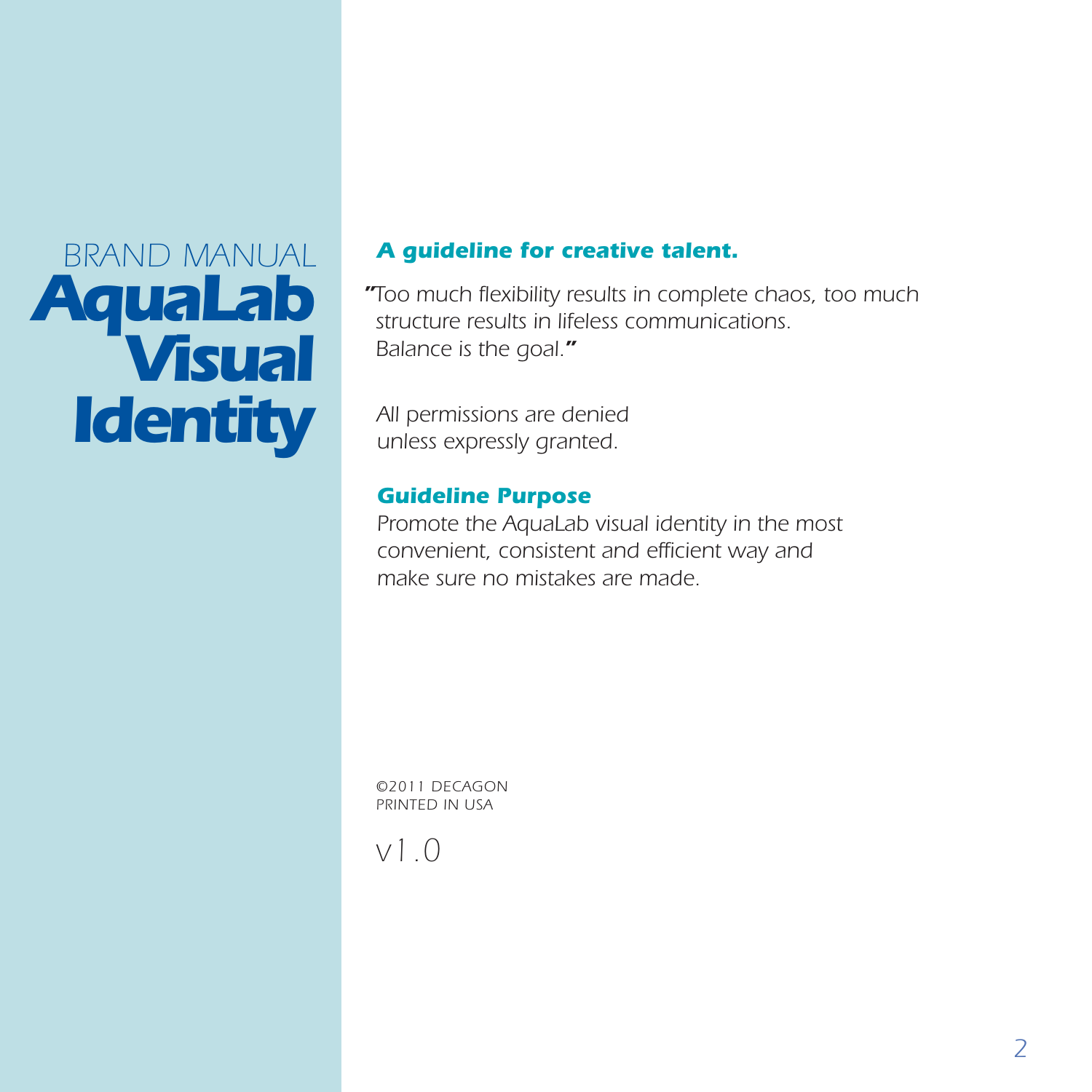### *Contents Design Continuity <sup>5</sup>*

*Heirarchy & Emphasis 6 Application of the AquaLab Logo 7 For CMYK Printing and Booth Banners 8 [For Silkscreen and Elastomers](#page-8-0) 9 Logo Misuse 10 Business System 11 [Logo Good Placement](#page-11-0) 12 [Logo Bad Placement](#page-12-0) 13 [Logo Good PowerPoint](#page-13-0) 14–15 Product Name 16 [Legal Requirements](#page-16-0) 17 Eras Official Font 18 Trump Official Serif Pair 20 [Cool & Energetic Theme](#page-21-0) 22 [Print Typography](#page-22-0) 23–26 [Tradeshow Booths](#page-26-0) 27 [Approved Substitute Fonts](#page-27-0) 28 [Existing Color Usage](#page-28-0) 29 [Color Strategy](#page-29-0) 30 [Potential Color Usage](#page-30-0) 31 Image Elements 32–33 [Application Examples and Format Suggestions](#page-33-0) 34–38*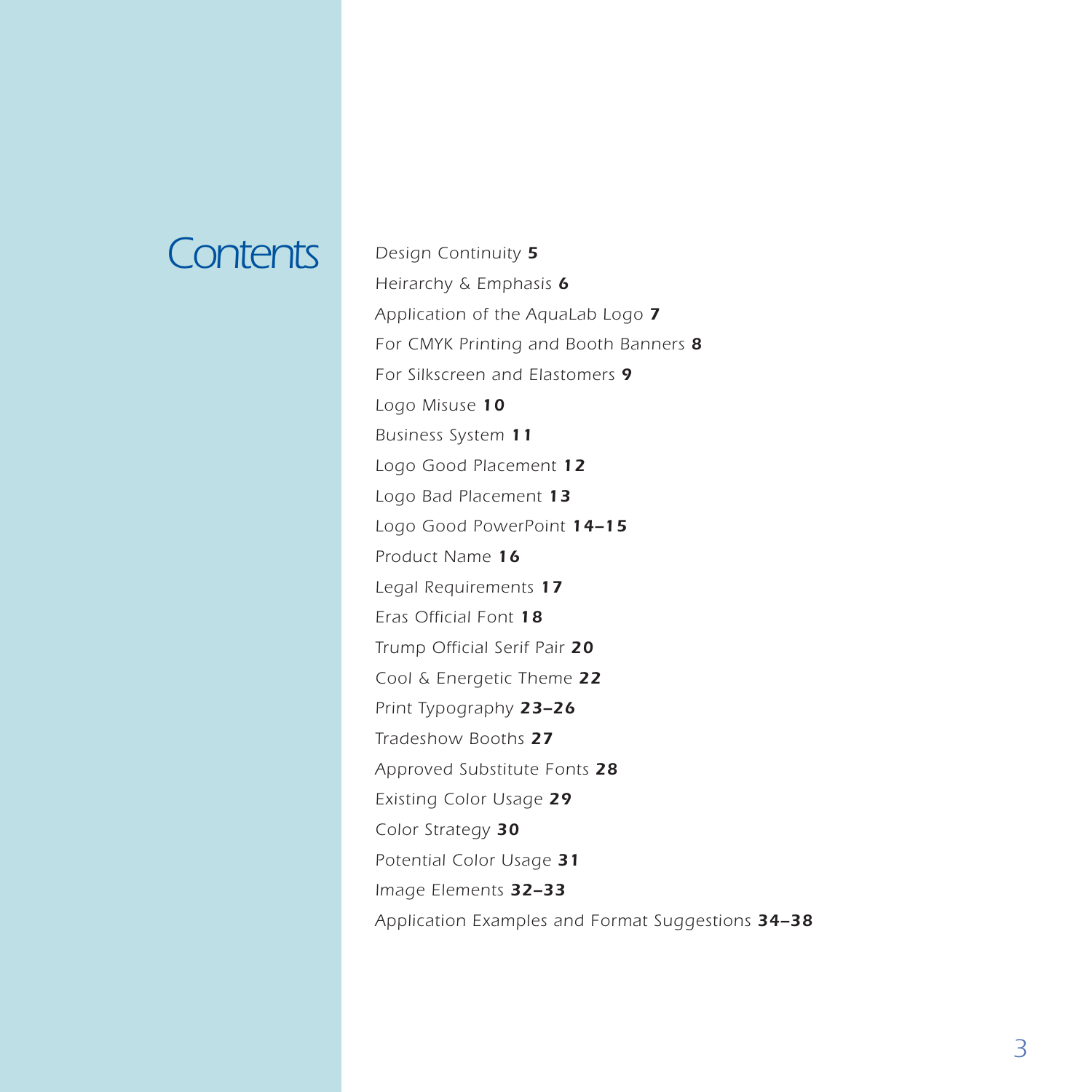

*Appendix 1 Warnings of Improper Color Usage 39*

*Appendix 2 Reflex Blue Problems 40*

*Appendix 3 ITC Eras Font History 41*

*Appendix 4 Trump Mediaeval History 42*

*Appendix 5 List Of Humanist Fonts 43*

*Appendix 6 Naming Ideas 44*

*Appendix 7 Water Activity Symbol 45 Water Activity Symbol Serif 46*

*Appendix 8 Contact 47*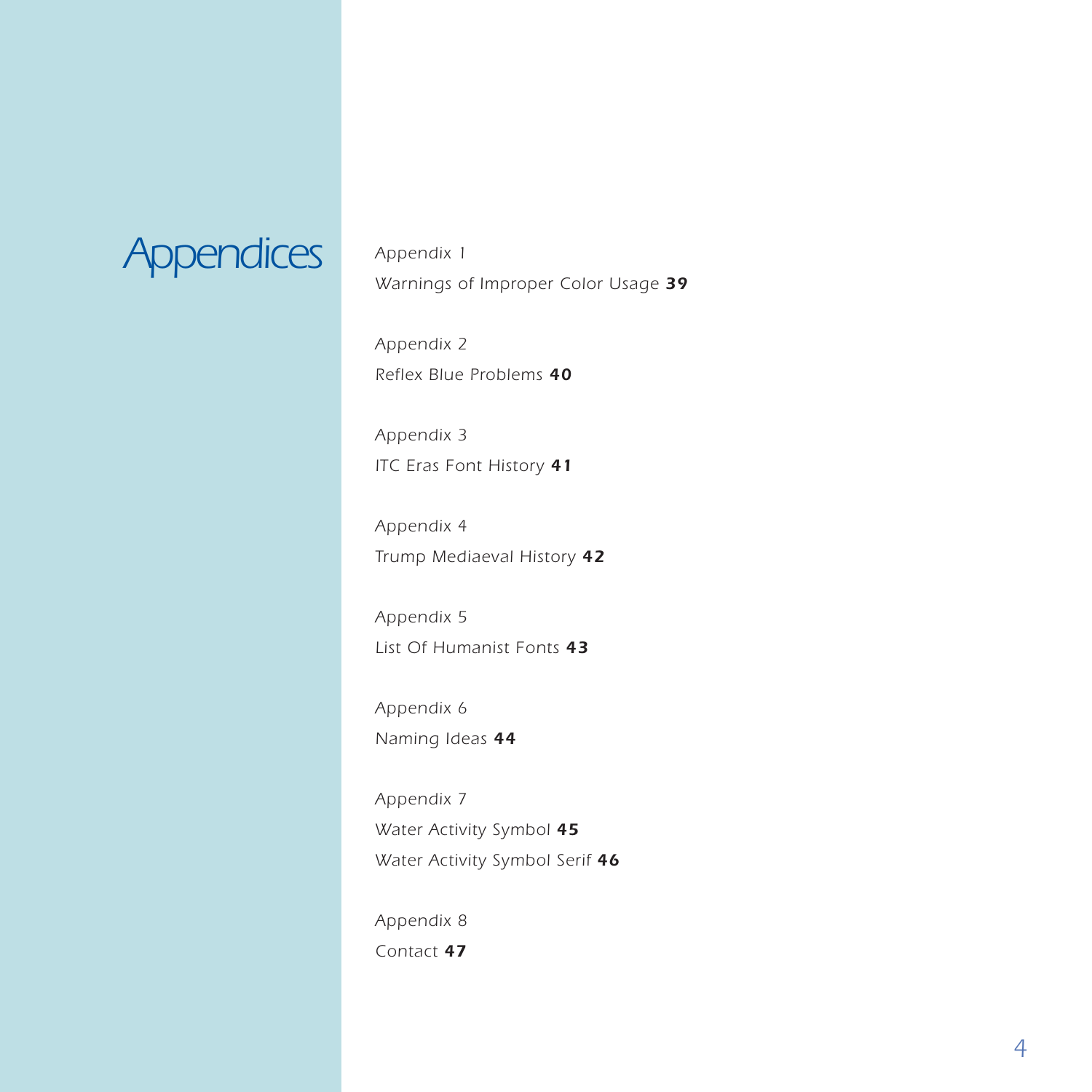

*These guidelines are not intended to provide every detail regarding graphics applications, production processes and standards, but to provide general direction for maintaining consistency with the AquaLab brand.*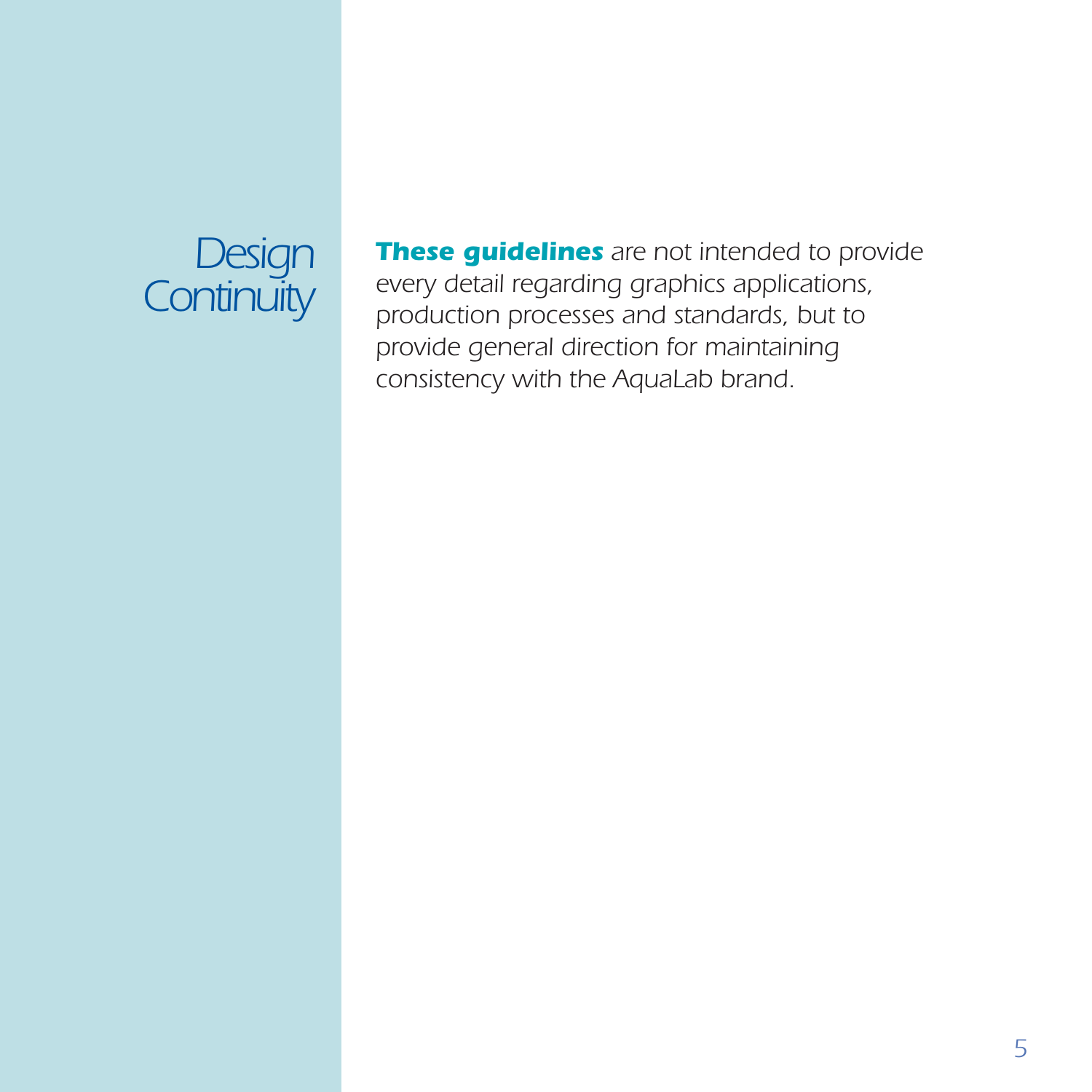### *Heirarchy & Emphasis*

*Typography and colors are "palettes." They have a limited number of choices in a given range. They have shades or weight.*

*Type on a page appears as a gray block to the eye. Weight is a degree of "boldness" or "shade." Weight helps the viewer determine what is most important. It creates interest and attractive design.*

*Varying type weights give the illusion of depth to a page. Darker type moves forwards and lighter type receeds. This helps emphasize what elements should be*

*viewed and in what order. These direct the eye of the observer or reader. This is presentation strategy.*

#### *If everything is emphasied equally, it creates visual noise.*

*"Emphasizing everything equals emphasizing nothing." --marketing adage.*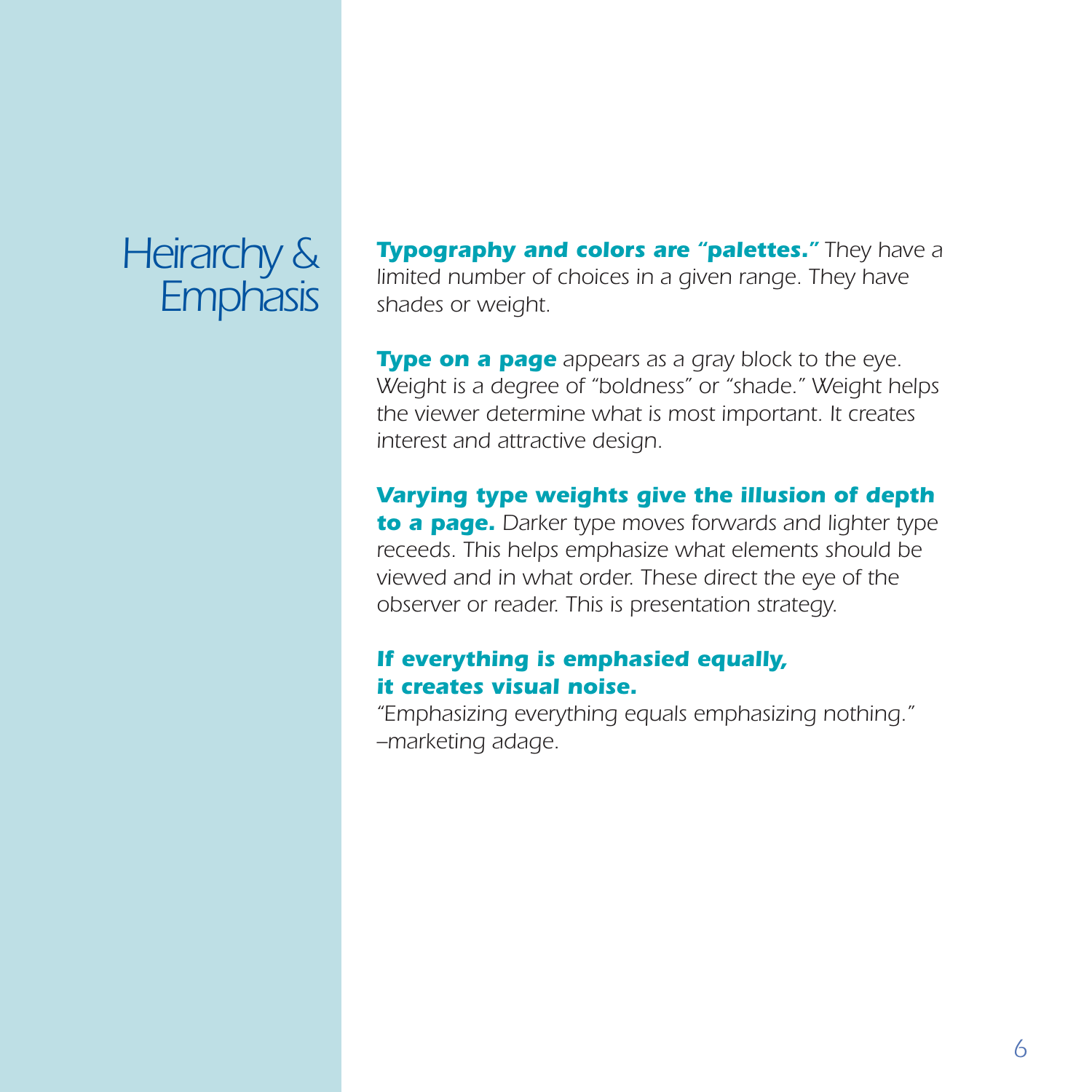### *Application of the AquaLab Logo*

*The AquaLab logo is described as a "stack" logo. Word parts of the logotype are not all on the same line. The logo is right justified. It's best to set the logo aligned to the right side of a column.*

#### *Clear space and minimum size*

*If reduced too far, the logo will become unreadable and illegible. Unreadable means "unpleasant or repelling."*

#### *Approved versions: where original files are kept.*

*Talk with Derek Harris or Tyler Zollinger for original image files. Do not use corrupted art or low-resolution art (like a screengrab or web GIF image.)*

#### *No scanning logo artwork!*

#### *Logo Placement*

*The logo should appear only once on each printed spread (not each page.) The appropriate location is in the lower right-hand corner of the spread. This is where it is expected to appear by the audience. The same is true for print ads and single page publications. Any other placement can cause confusion. It should be accompanied by "www.aqualab.com" in lowercase Eras.*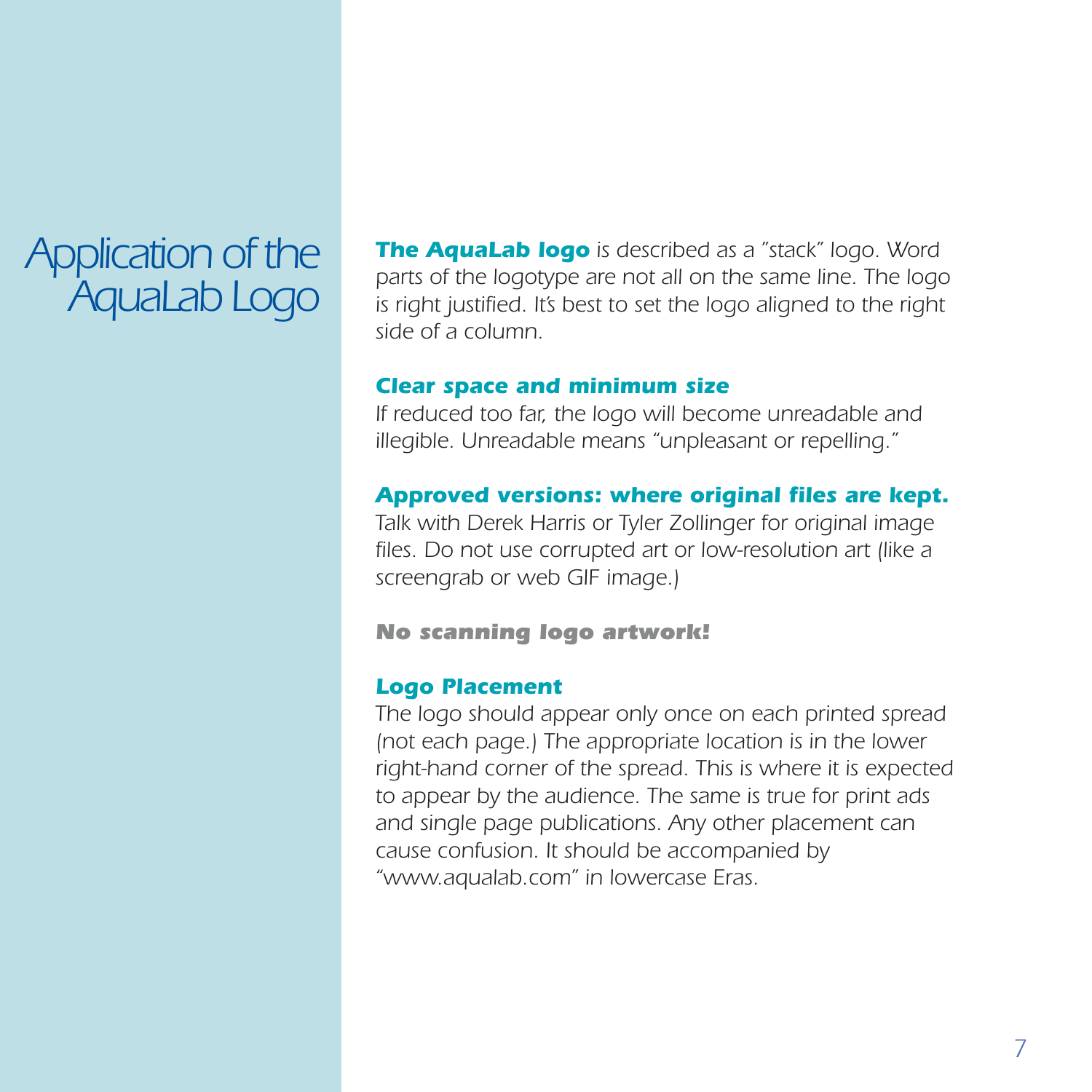### *For CMYK printing and booth banners*



*Cool Gray #8*

*Pantone 2945 is NOT to be used as a dominant or reverse color on a page. The color shift when translating to CMYK will be bad. In banners, it will go PURPLE and in PRINT it will go lighter blue. (320 is a safe color, but an accent only.)*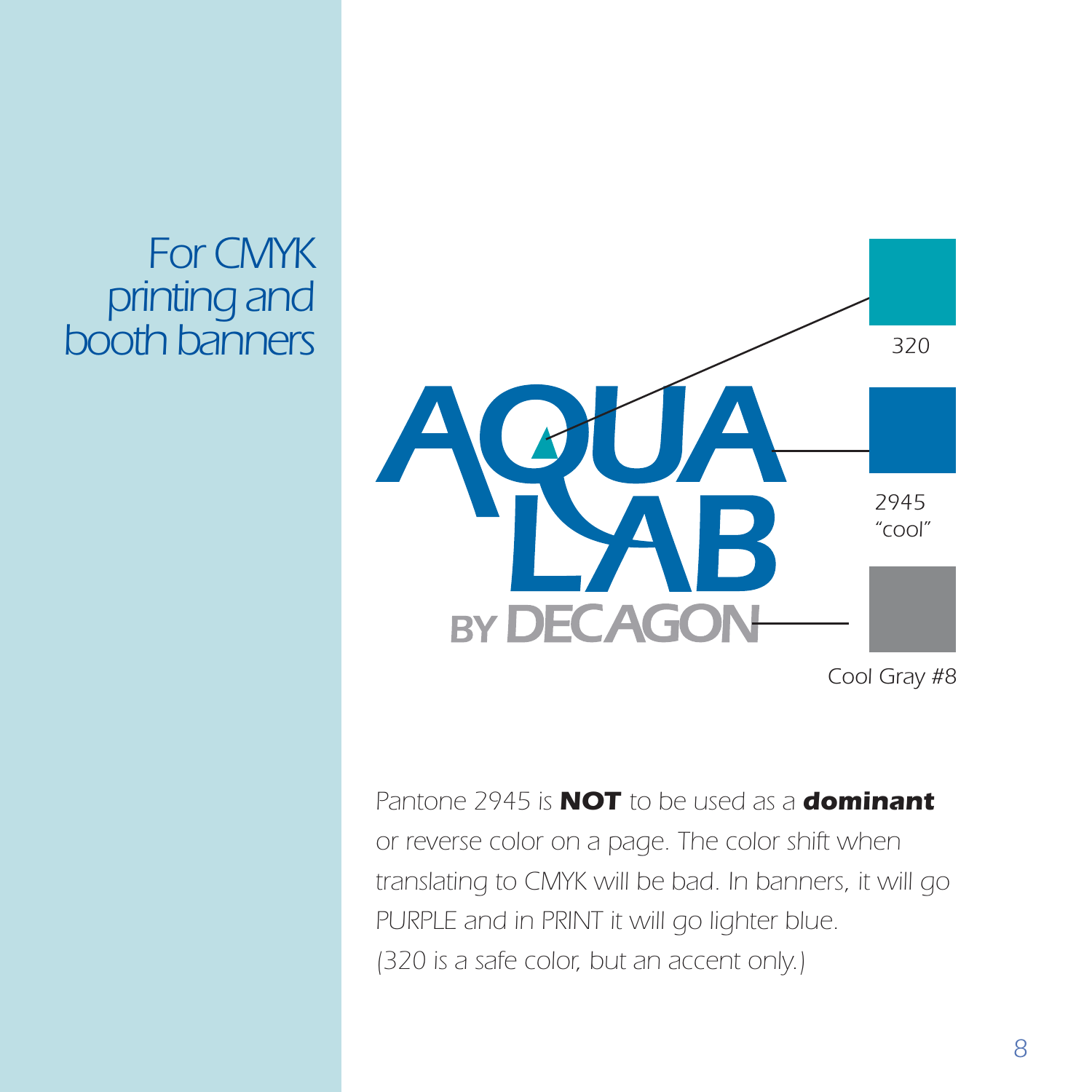### <span id="page-8-0"></span>*For Silkscreen and Elastomers*



*Cool Gray #8*

*Reflex Blue is a substitute dominant or reverse color for unmixed silkscreening and mixing with plastics. Limit this color to product packaging only.*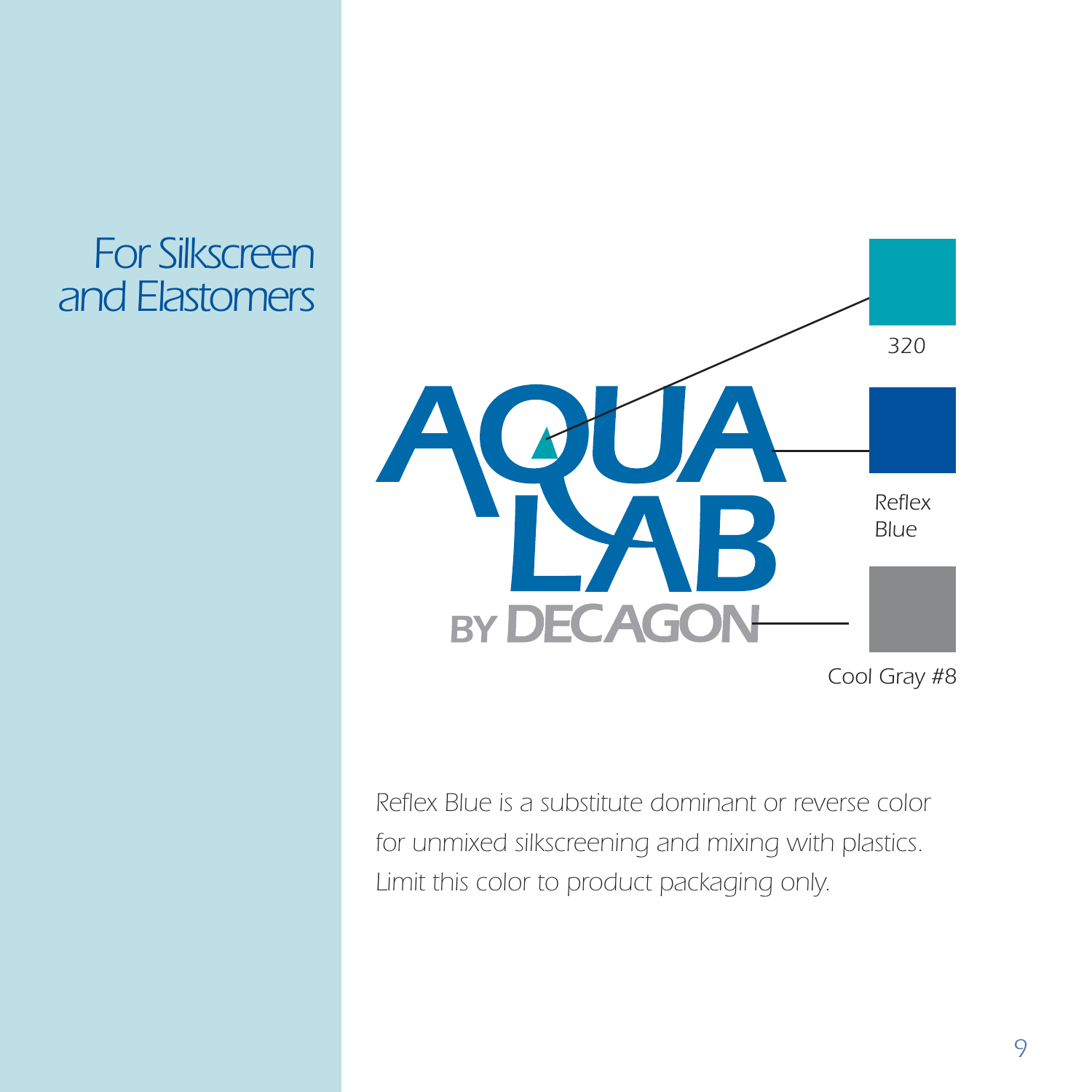## *Logo Misuse*















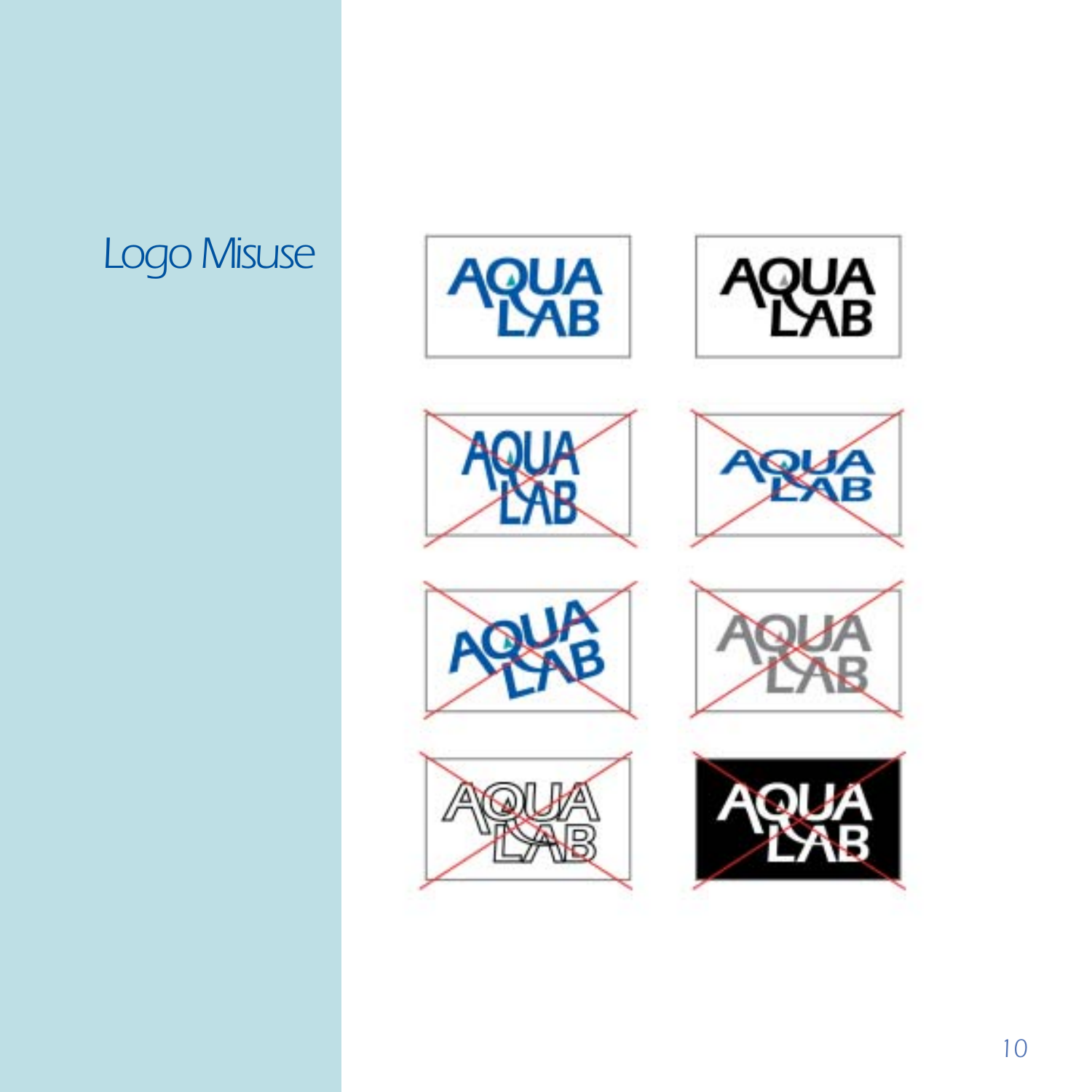### *Business System*

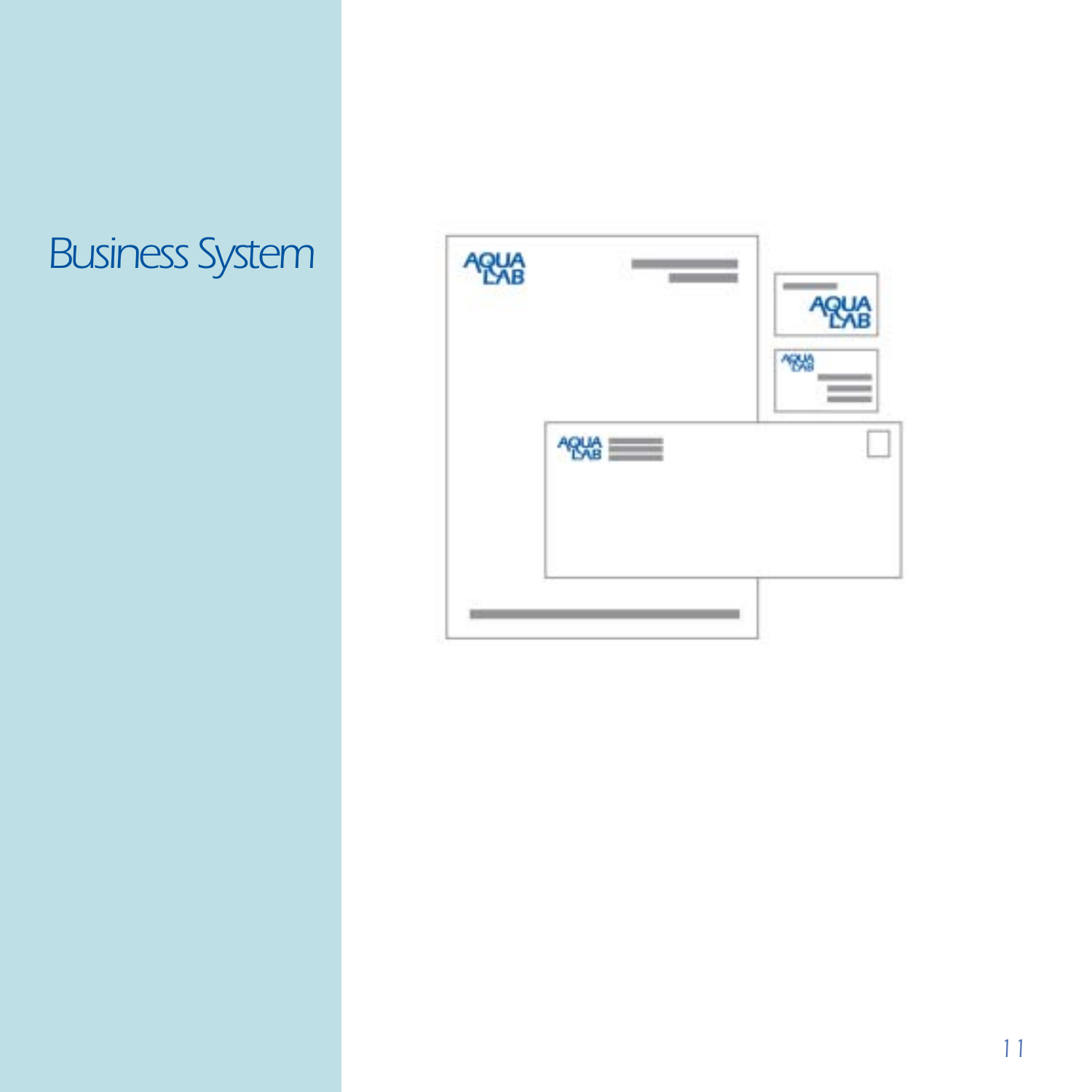### <span id="page-11-0"></span>*Logo Good Placement*

| <b>AQUA</b> | ARMA        |
|-------------|-------------|
|             |             |
|             |             |
|             |             |
| <b>ARVA</b> | <b>ABUA</b> |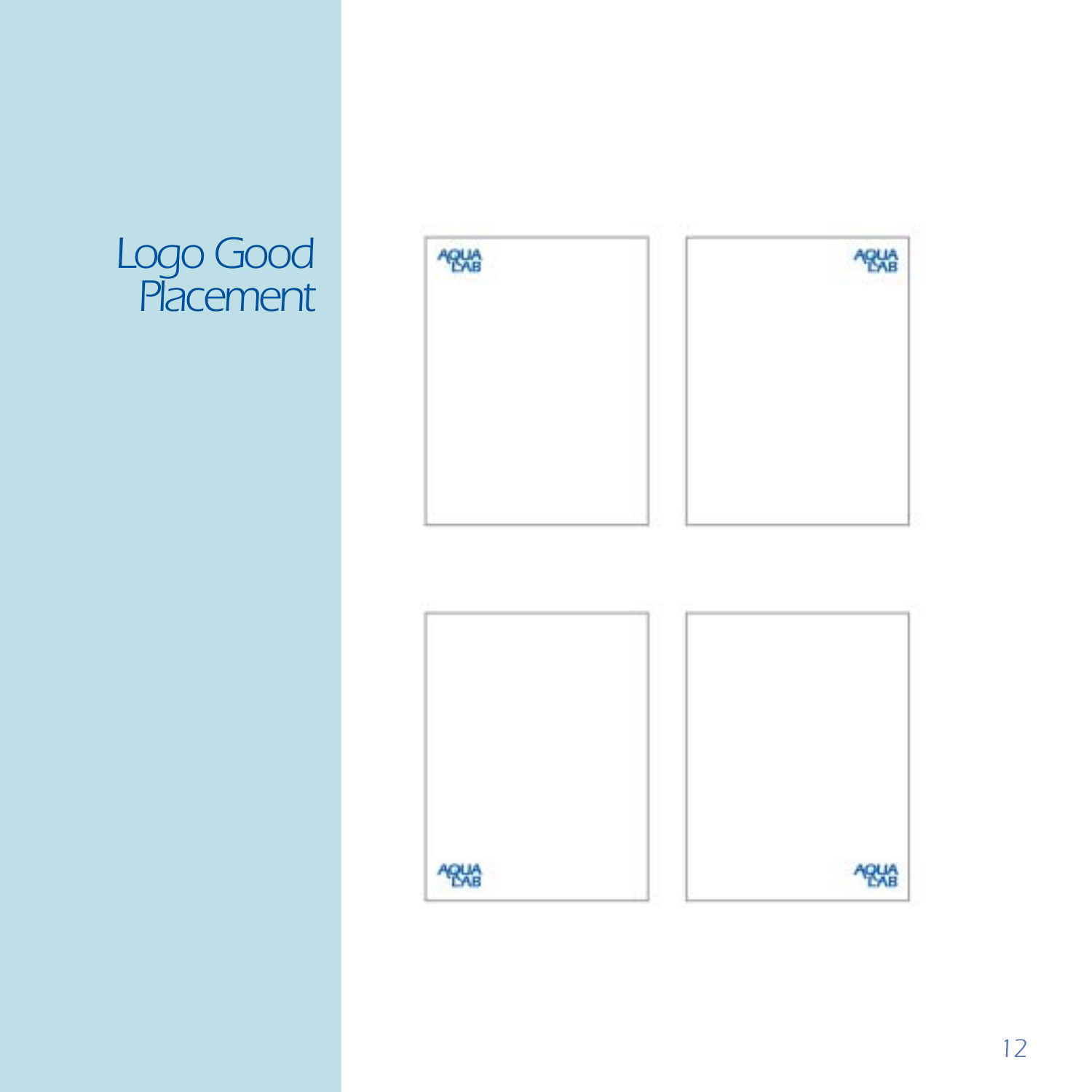### <span id="page-12-0"></span>*Logo Bad Placement*



**RK** 

RA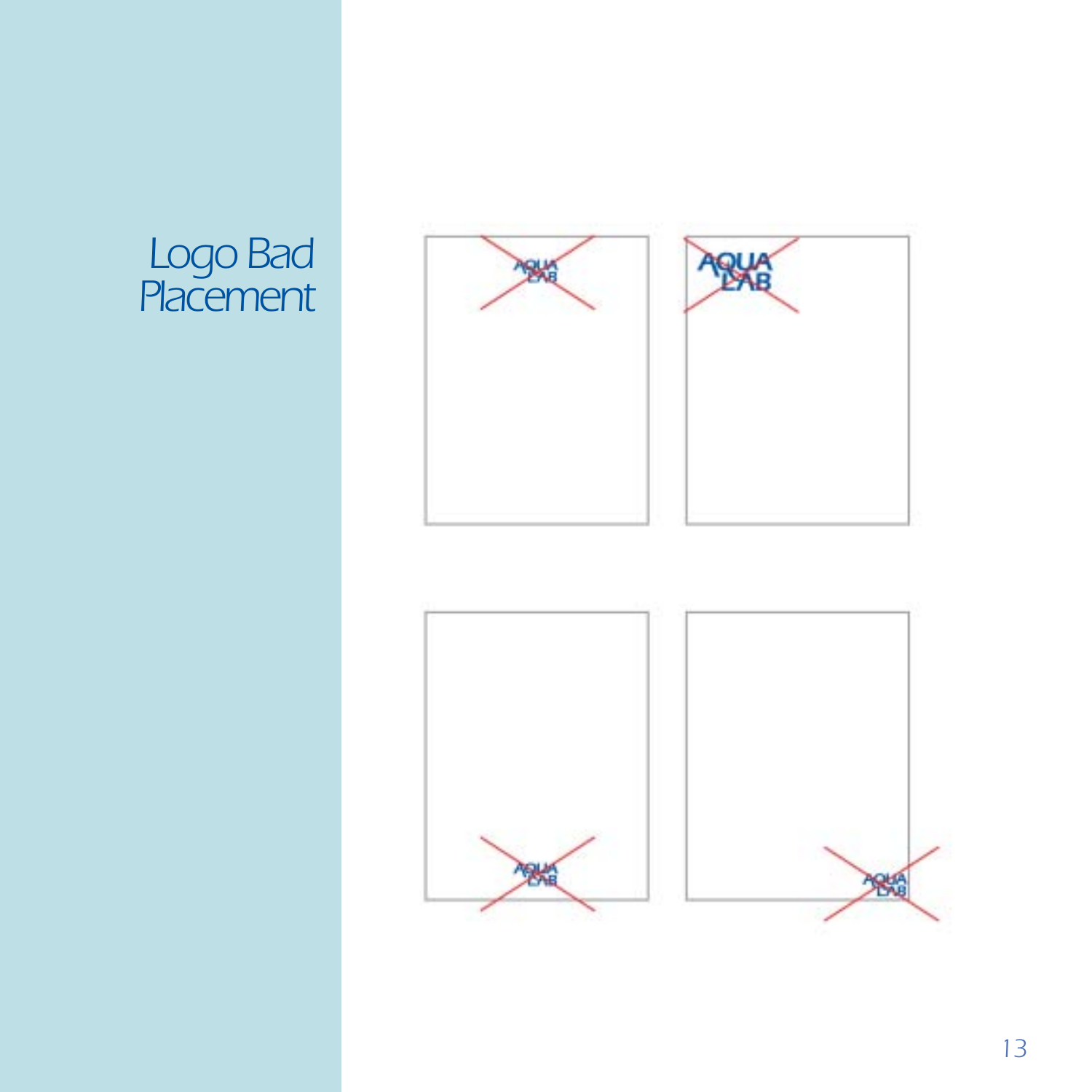### <span id="page-13-0"></span>*Logo Good PowerPoint 1*



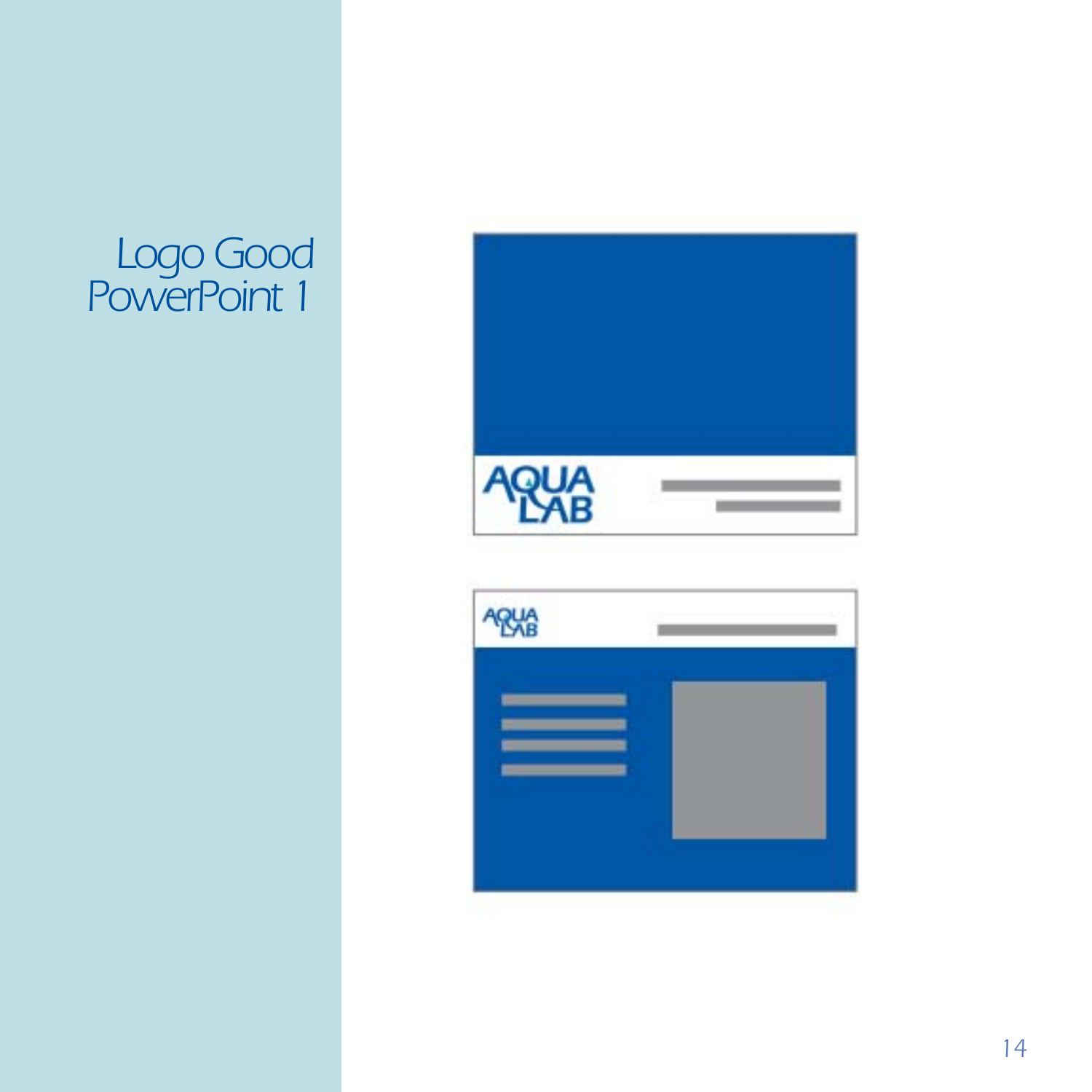### *Logo Good PowerPoint 2*



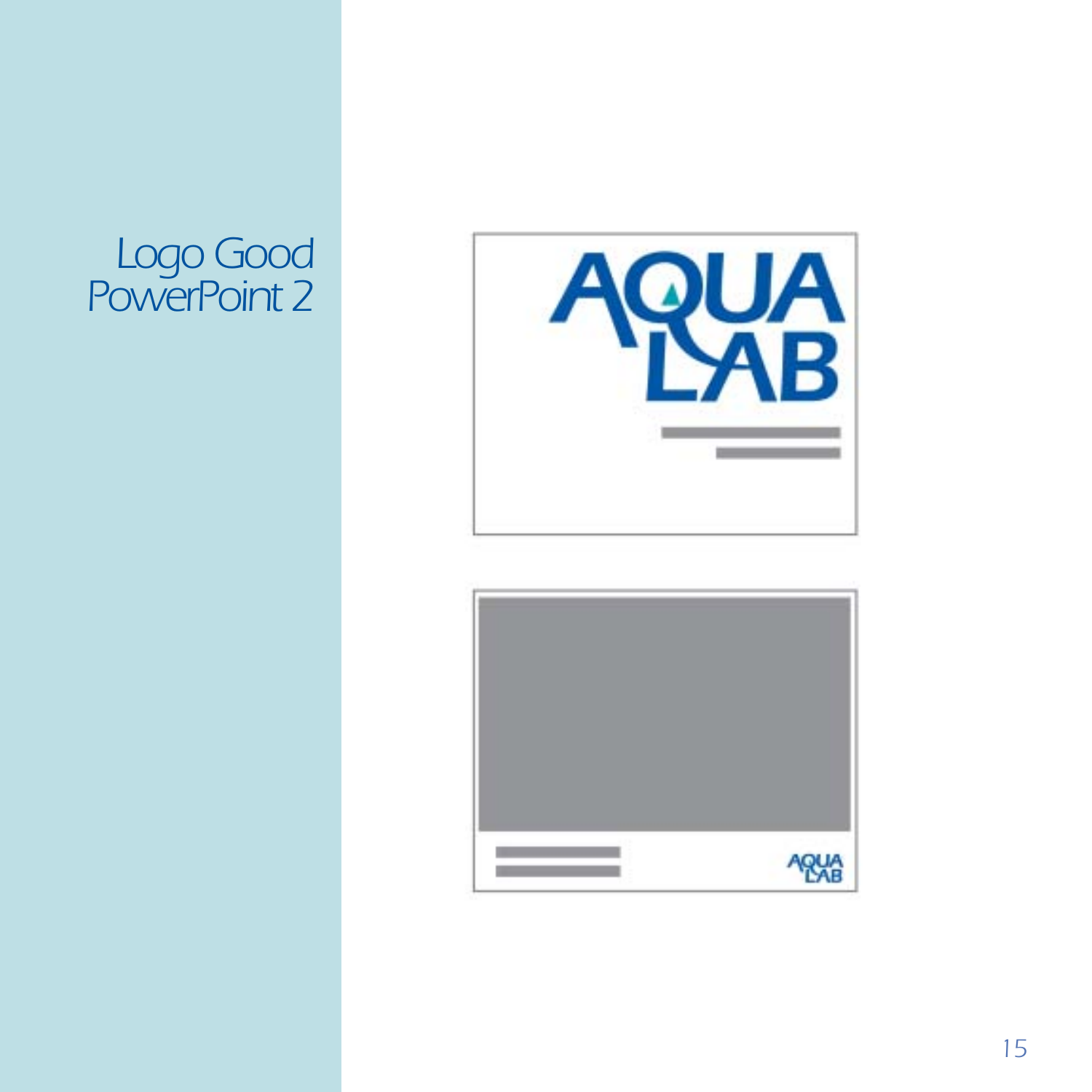**Product Name AquaLab is a product line name.** It is a strong fusion*noun created with two single-syllable English words joined together. The blending of two word parts create a new meaning.*

> *Aqua is the denotative function. This is the "dictionary" meaning. In other words, this product line has to do with "water properties." It is dialect sensitive: ak-wah versus awk-wuh.*

*Lab is the connotative function and supplies "implied" meaning. Lab implies clean, precision, scientific, and analysis among others.*

*Both functions are necessary. If two connotative word parts are joined, the new fusion noun is merely poetic and ephemeral, aka meaningless.*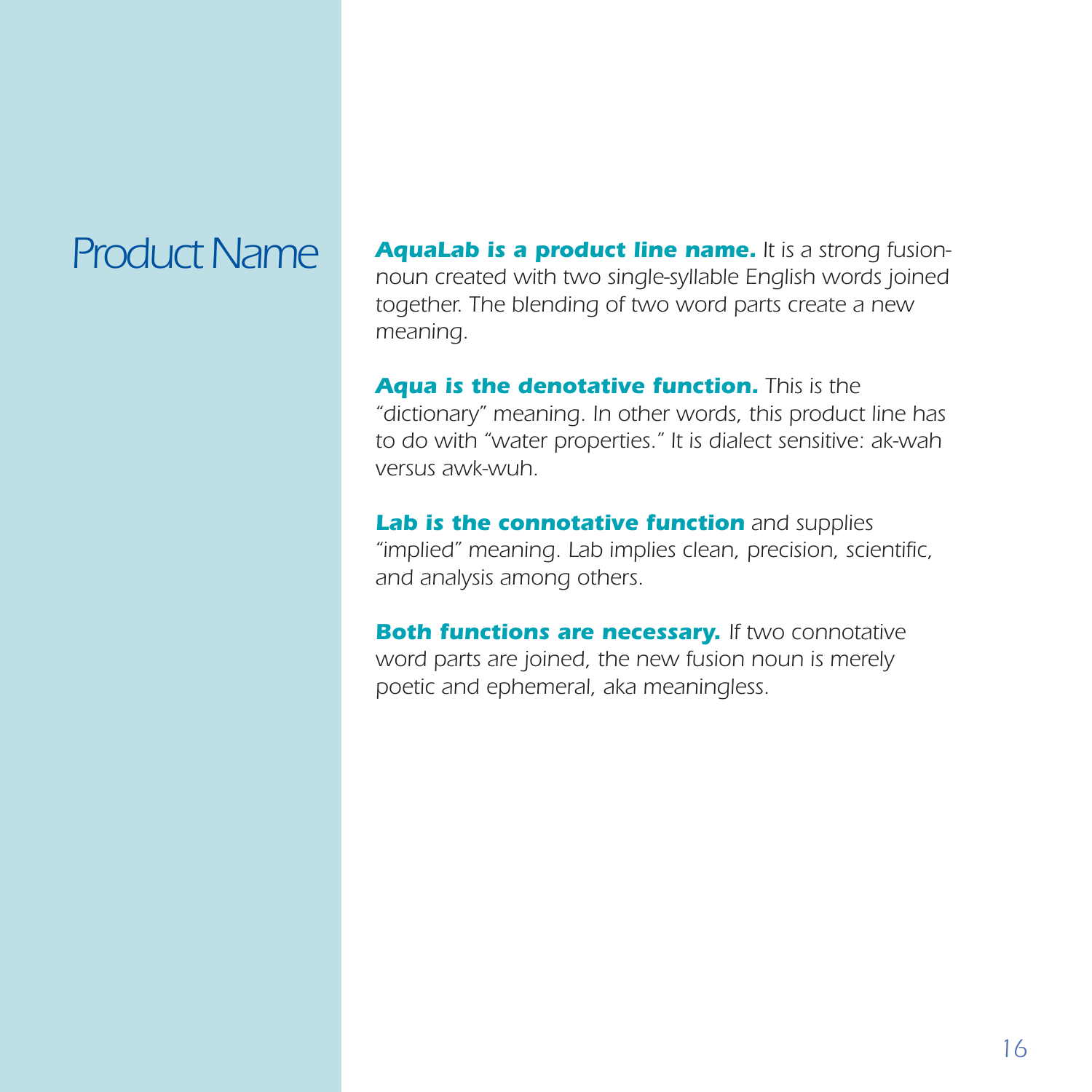### <span id="page-16-0"></span>*Legal Requirements*

*The AquaLab brand name has been in use since 1990. It is a legally-protected registered tradename and trademark. A ® registration symbol should appear in each document. It should appear once and "only once" per designed piece. To use it more is an obstacle for the eye and is considered unnecessary and unprofessional.*

*In addition to the registration mark, two other legal elements should appear in designed pieces.*

#### *PRINTED IN THE USA*

*8 point Eras light, ALL CAPs, no punctuation. This is required for international import/export laws.*

#### *©2011 DECAGON*

*8 point Eras light, ALL CAPs, no punctuation. Copyright laws changed in the 1990's. No filing is necessary. But this mark must appear to protect any intellectual property. Ownership is determined in court if there is a dispute.*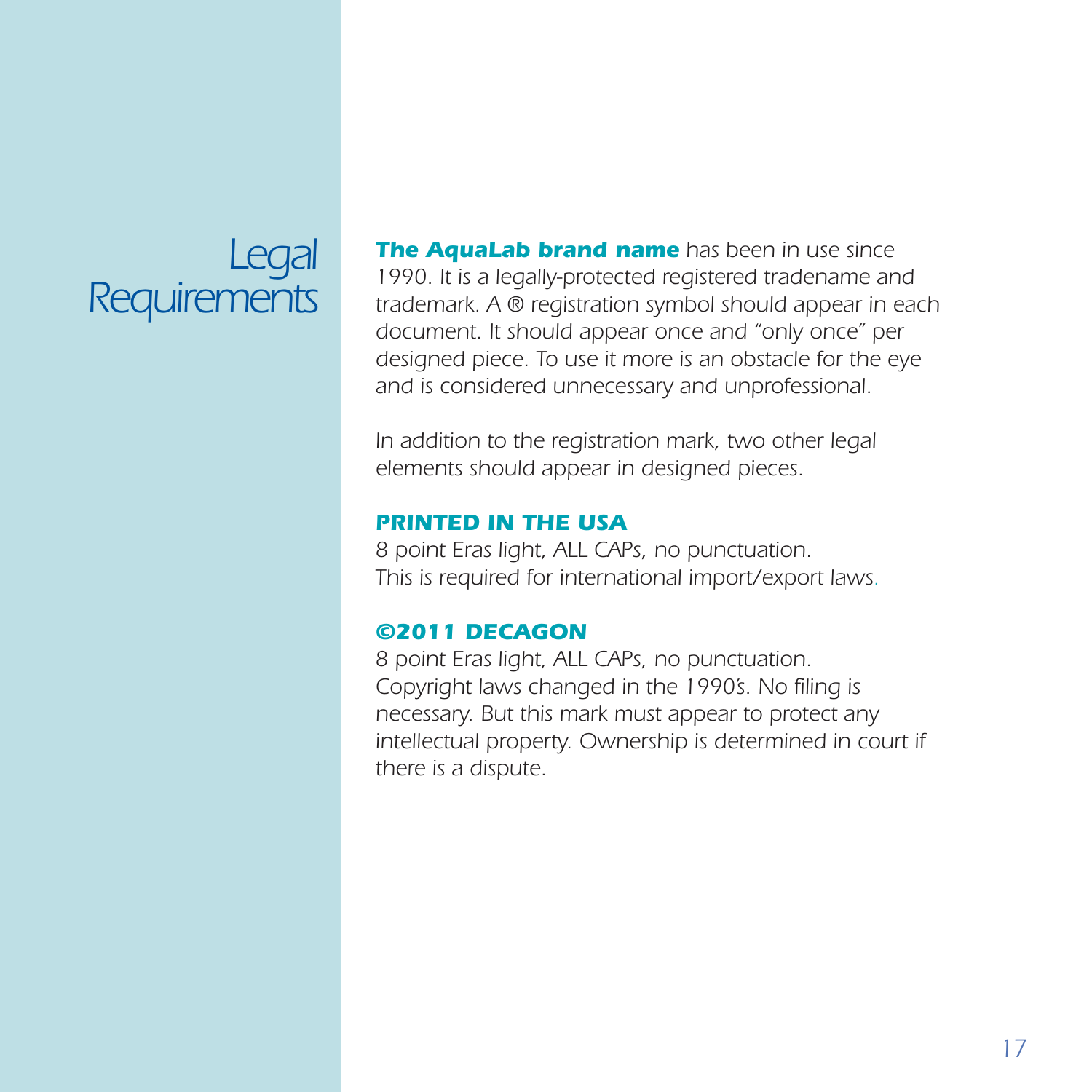### *Eras Official Font*

*Eras is a humanist sans-serif typeface. A distinct and curious feature of Eras is its forward slant—slight, 3-degree right tilt. Eras follows ITC's formulary of increased x-height, and multiple weights from light to ultra bold, though because all weights are slightly slanted, no italic version of the font is supplied. Eras is further distinct for its open bowls on the characters a, P, R, 6, and 9. The letter W changes shape from a merged 'double V' shape in the lighter variants to the standard W symbol in the bolder variants. ITC Eras is an open and airy typeface inspired by both Greek stone-cut lapidary letters as well as Roman capitals.*

### *6 weights*

*ITC Eras Light ITC Eras Book ITC Eras Medium ITC Eras Demi ITC Eras Bold ITC Eras Ultra*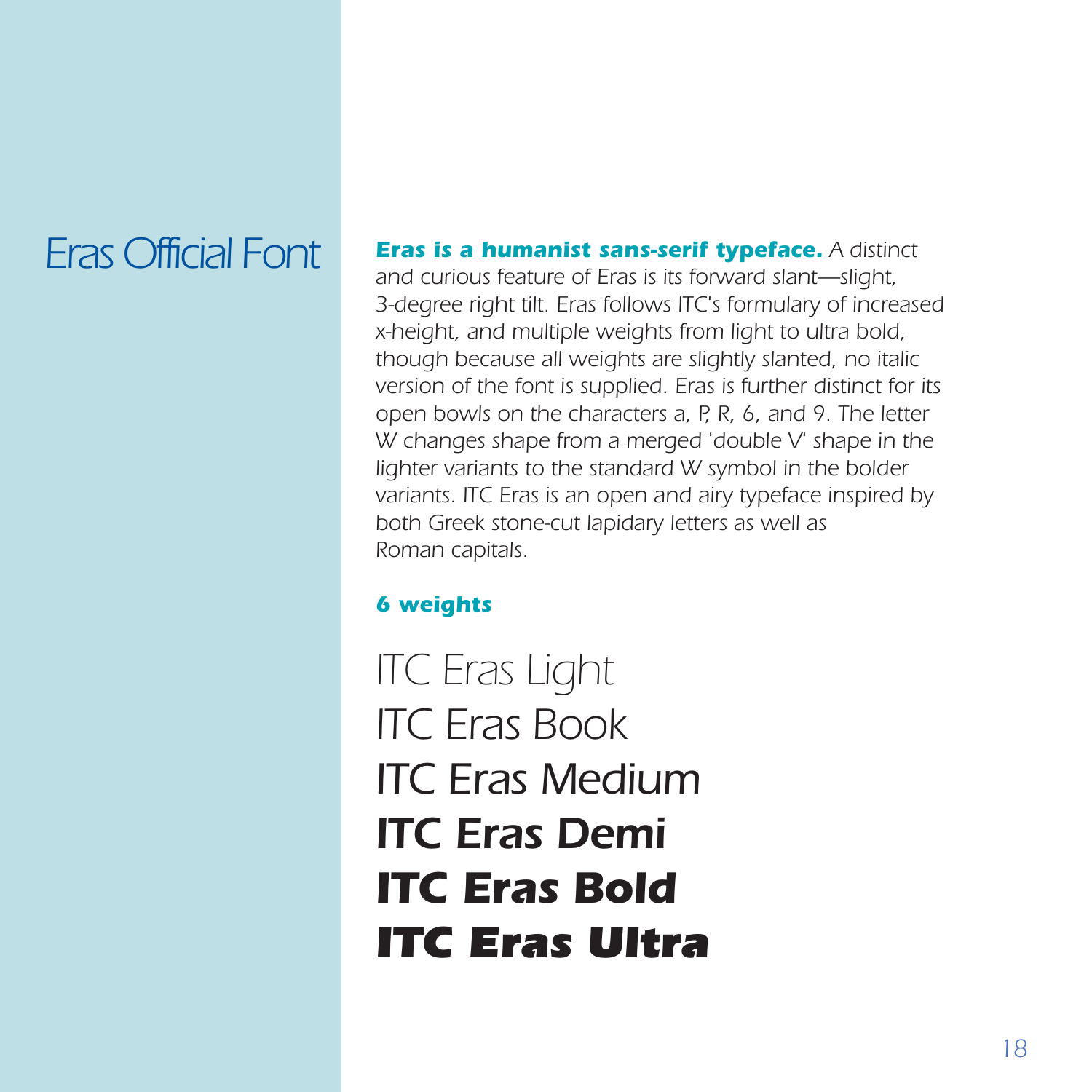*Eras Light 18 point abcdefghijklmnopqrstuvwxyz1234567890 ABCDEFGHIJKLMNOPQRSTUVWXYZ*

*Eras Book 18 point*

*abcdefghijklmnopqrstuvwxyz1234567890 ABCDEFGHIJKLMNOPQRSTUVWXYZ*

*Eras Medium 18 point*

*abcdefghijklmnopqrstuvwxyz1234567890 ABCDEFGHIJKLMNOPQRSTUVWXYZ*

*Eras Demi 18 point*

### *abcdefghijklmnopqrstuvwxyz1234567890 ABCDEFGHIJKLMNOPQRSTUVWXYZ*

*Eras Bold 18 point*

### *abcdefghijklmnopqrstuvwxyz1234567890 ABCDEFGHIJKLMNOPQRSTUVWXYZ*

*Eras Ultra 18 point*

### *abcdefghijklmnopqrstuvwxyz1234567890 ABCDEFGHIJKLMNOPQRSTUVWXYZ*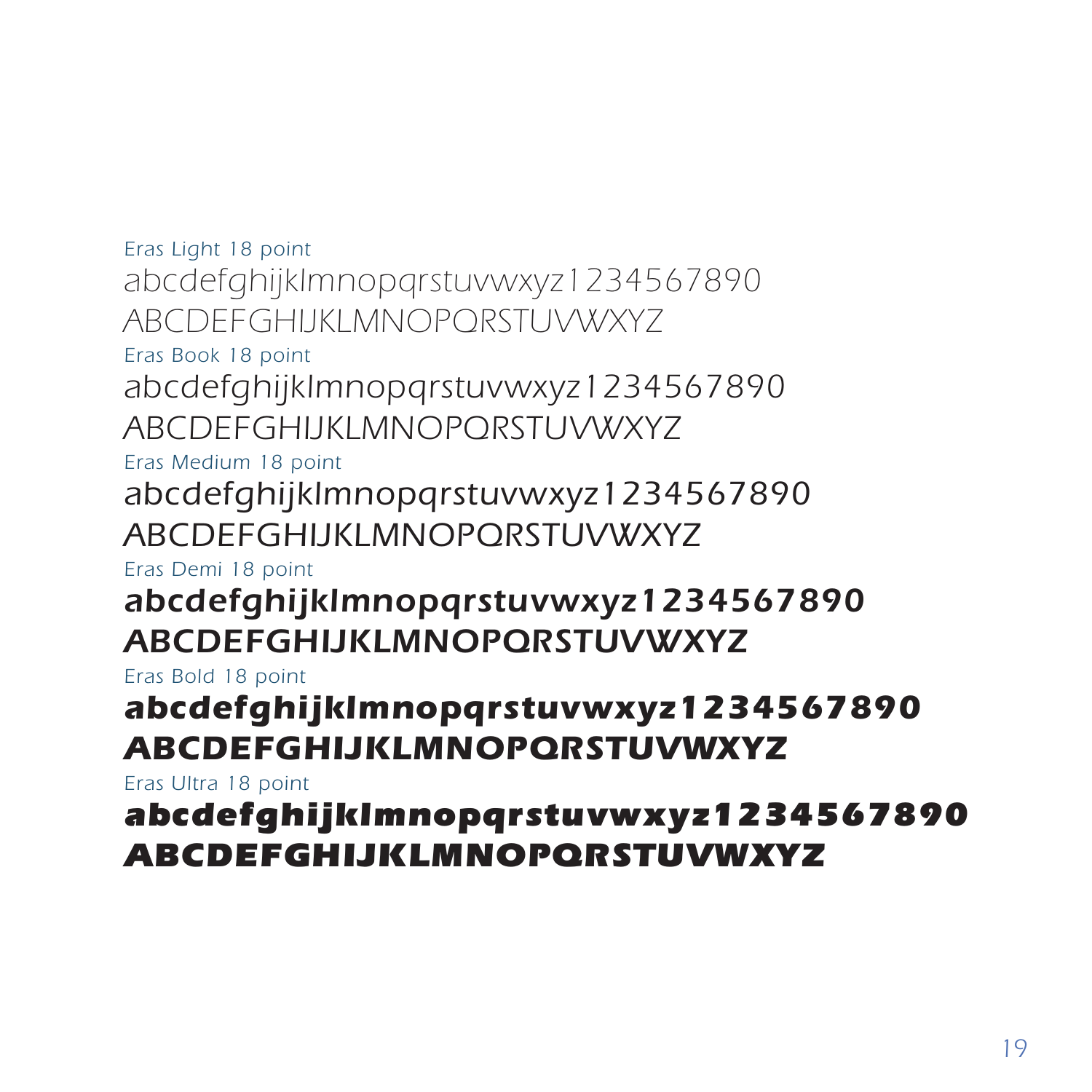### *Trump Official SERIF PAIR*

#### *Trump Mediaeval has a vigorous oldstyle roman*

*and italic that is the sloped roman, except for the letters a, e, f. With its crisp angularity and wedge-shapes serifs, Trump Mediaeval appears carved in stone. It is a strong text typeface that is highly legible and especially useful for lowresolution output (like faxes or booth graphics.) It is useful in display work, too (like signs or posters.)*

#### *Trump Mediaeval - 4 weights + 5 italics*

Trump Mediaeval Roman *Trump Mediaeval Italic* **Trump Mediaeval Bold** *Trump Mediaeval Bold Italic* Trump Mediaeval Small Caps *Trump Mediaeval Italic Oldstyle* **Trump Mediaeval Bold Oldstyle** *Trump Mediaeval Bold Oldstyle Italic*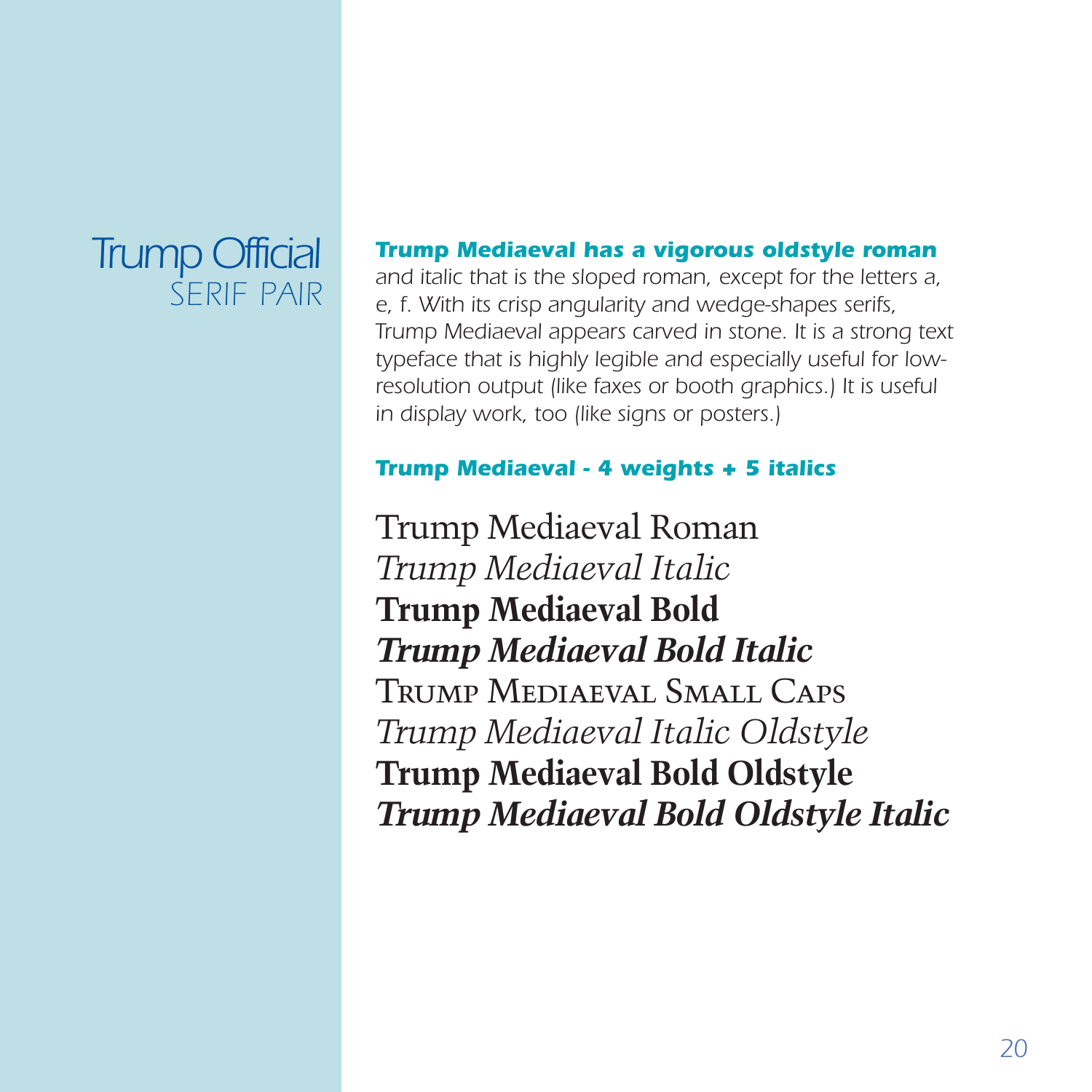#### *Trump Mediaeval Roman 18 point*

### abcdefghijklmnopqrstuvwxyz1234567890 ABCDEFGHIJKLMNOPQRSTUVWXYZ

*Trump Mediaeval Italic 18 point abcdefghijklmnopqrstuvwxyz1234567890 ABCDEFGHIJKLMNOPQRSTUVWXYZ*

*Trump Mediaeval Bold 18 point*

### **abcdefghijklmnopqrstuvwxyz1234567890 ABCDEFGHIJKLMNOPQRSTUVWXYZ**

*Trump Mediaeval Bold Italic 18 point*

### *abcdefghijklmnopqrstuvwxyz1234567890 ABCDEFGHIJKLMNOPQRSTUVWXYZ*

*Trump Mediaeval Small Caps 18 point*

abcdefghijklmnopqrstuvwxyz1234567890 ABCDEFGHIJKLMNOPQRSTUVWXYZ

*Trump Mediaeval Italic Oldstyle 18 point*

*abcdefghijklmnopqrstuvwxyz1234567890 ABCDEFGHIJKLMNOPQRSTUVWXYZ*

*Trump Mediaeval Bold Oldstyle 18 point*

### **abcdefghijklmnopqrstuvwxyz1234567890 ABCDEFGHIJKLMNOPQRSTUVWXYZ**

*Trump Mediaeval Bold Italic Oldstyle 18 point*

*abcdefghijklmnopqrstuvwxyz1234567890 ABCDEFGHIJKLMNOPQRSTUVWXYZ*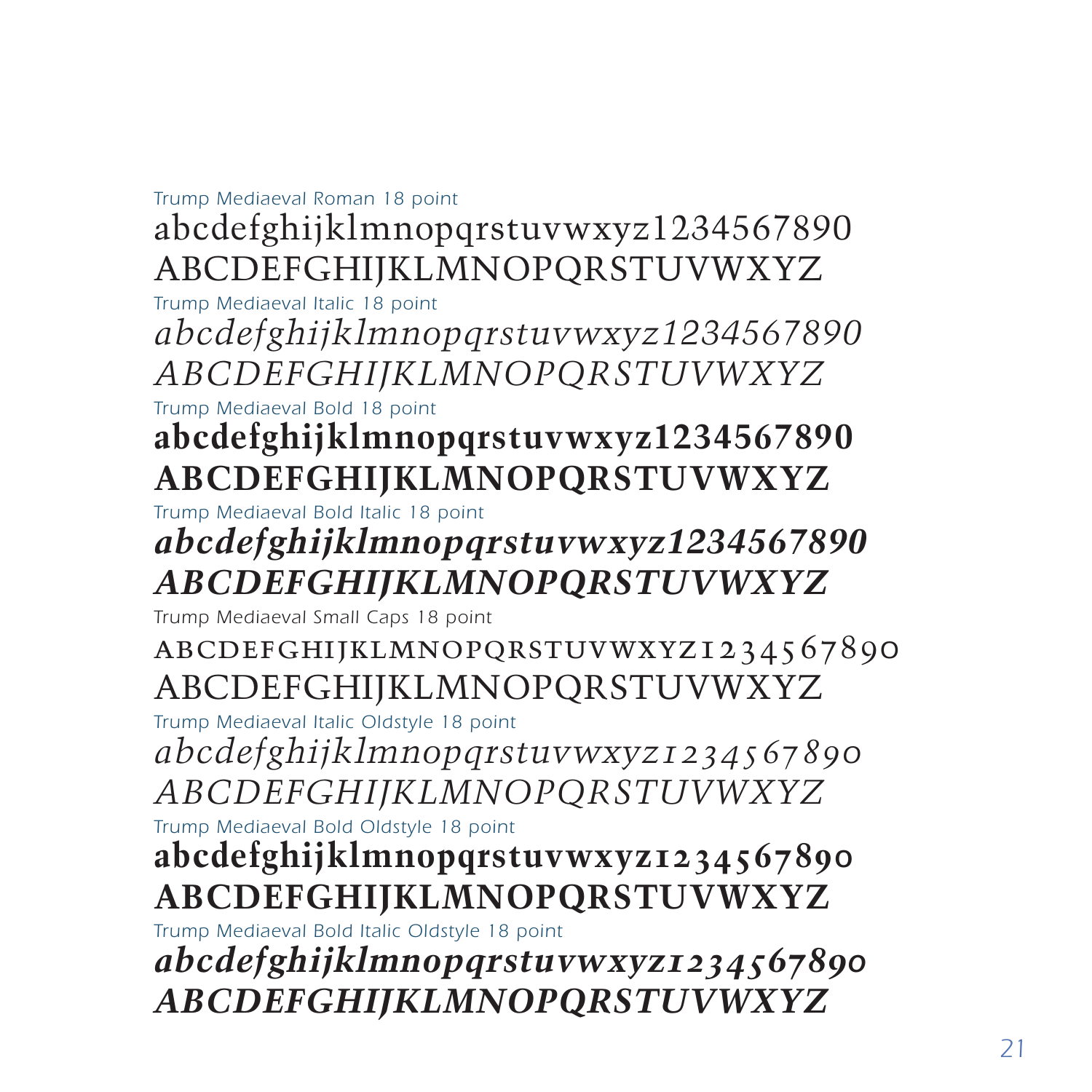### <span id="page-21-0"></span>*Cool & Energetic Theme*

#### *ENERGETIC FONTS*

*The official typefaces, Eras and Trump, both have roots in ancient Roman stone-carved lettering. This is one reason why they work well together as a "font pair." Both have components that create a feeling of "energy". These feelings are communicated to the audience at a subconscious level. Both fonts are considered distinctive and useful classics. Some creative talent may whine about Eras being "outdated." Classics never become outdated. These complaints are minor and should be ignored. They are only a matter of personal preference. Eras is well accepted and only needs appropriate usage.*

#### *COOL COLORS*

*Refreshing, cleansing, purifying, crisp, relaxed, serene. A cool theme contains greens, blues, and violets. It does not contain reds, oranges, or yellows --except as "confetti" color. Confetti is very small festive flecks of complementary color. Confetti color adds "highlight" to traditional design. These elements direct the eye. Frequently, they are colorized geometric dingbats like squares, triangles, circles, etc.*

*Cool colors are tied to memories of pure water and fresh air. Clean and clear. Paper color is best if it is bright white.*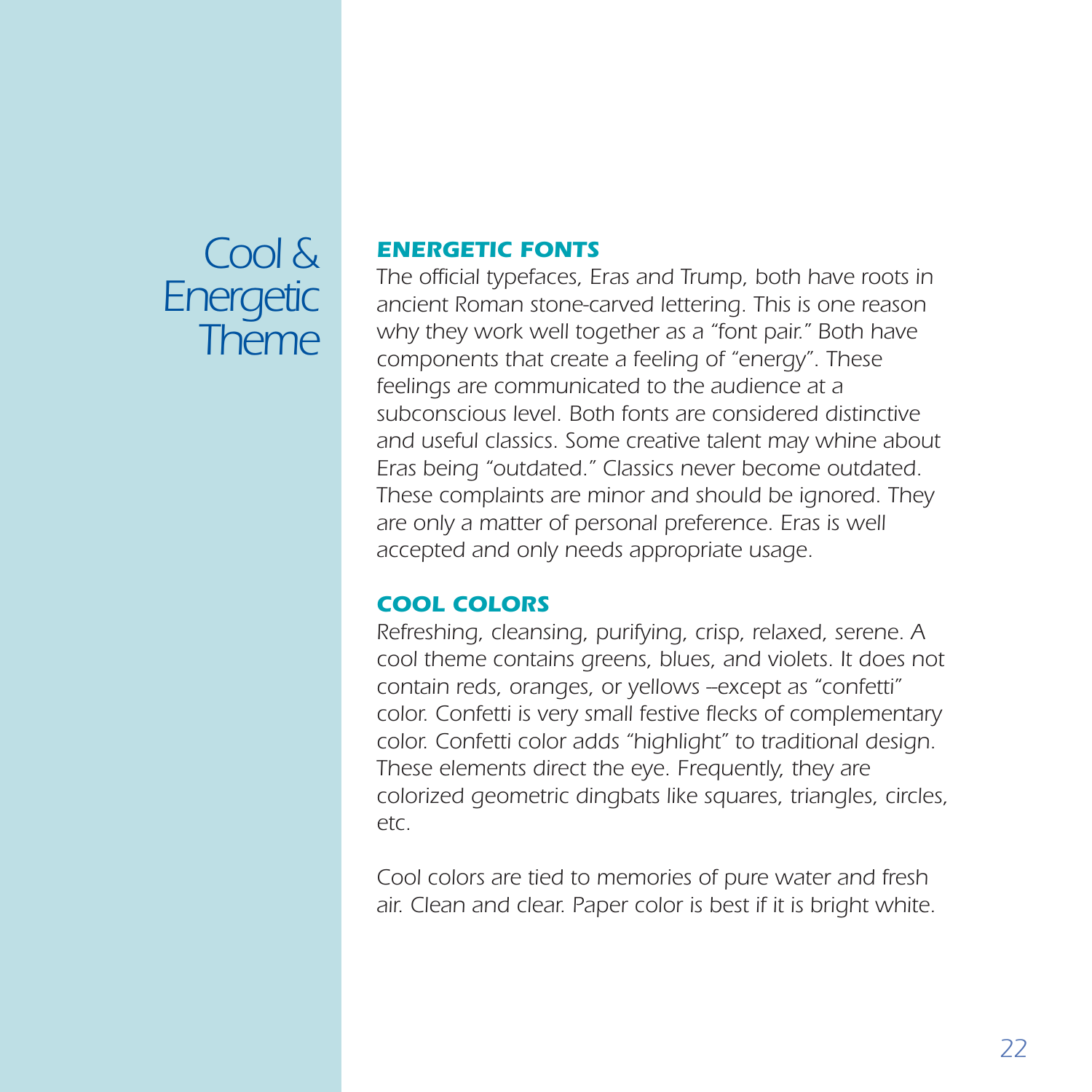### <span id="page-22-0"></span>*Print Typography 1*

*Captions Images are reader stoppers. Each image needs a caption to create an entry point onto the page. Three or four lines maximum— the last line two-thirds length. No small italic typeface. Caption text uses loose kerning for legibility. Not written over the photo or in reverse type. No smaller than 9 point.*

*Body text In print, body text is always Trump. Rarely Eras. Eras is used for screen presentations—like this very document you are reading. Eras is used for all other applications. Word emphasis is shown with Trump Italics not with bolding or quote marks.*

*Subheads break up columns of gray text. Use Eras bold or medium. Subheads are a compelling entry point in a story. Subhead follows white space, bold typeface, and is highly legible. Avoid using all caps, favoring sentence case. No white space <cr> following the subhead (even on web.) No drop cap after subhead. There should be at least two staggered subheads per page. Don't orphan the subhead: two lines copy before and three lines after relevant to the text following the subhead.*

*Pull quote The pull quote is usually text taken from the article. Use Eras medium or bold with airy leading, and it should span a gutter. For pull quotes, the quotation marks should be single, with a caption containing an attribution (source) when possible.*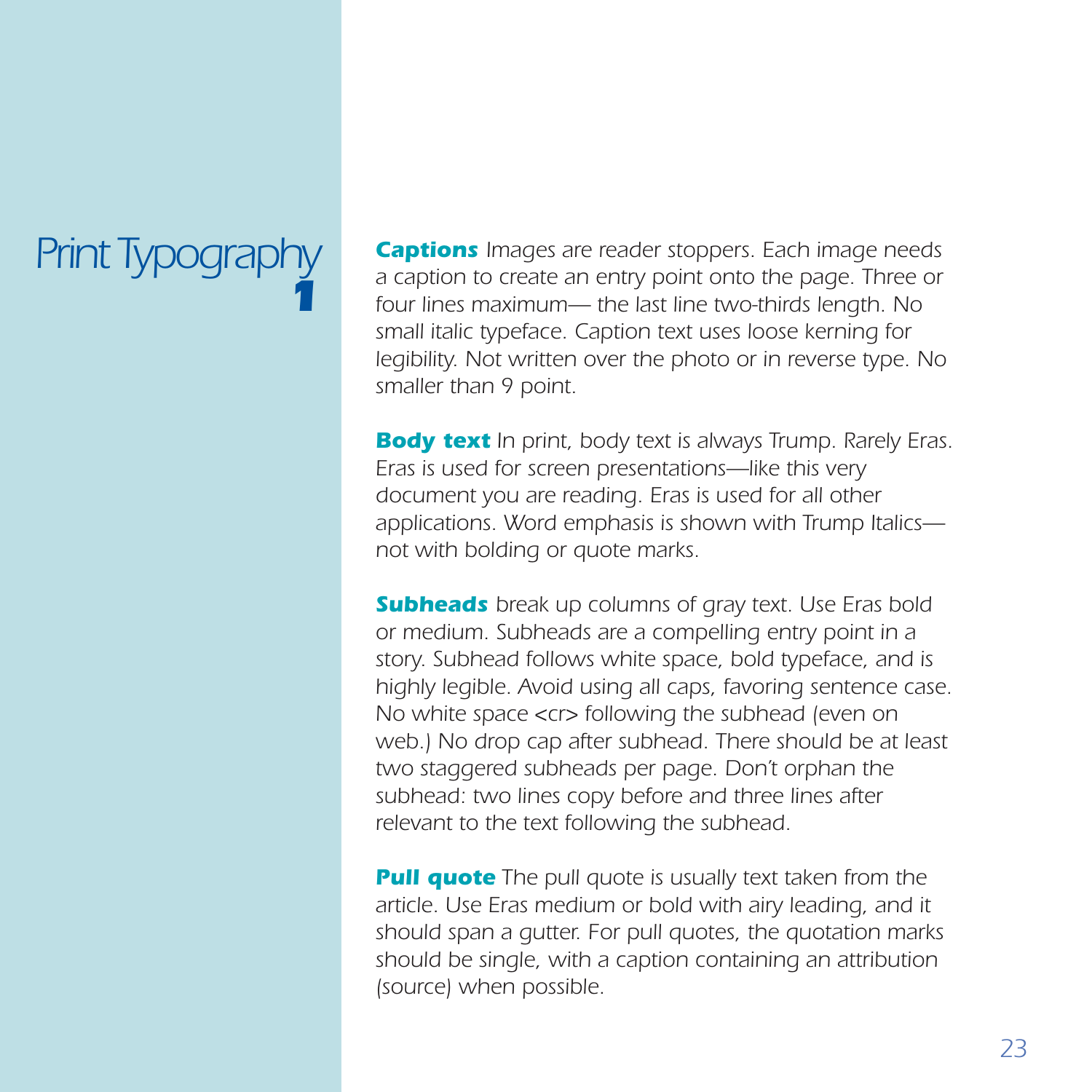### *Print Typography 2 CONTINUED*

*Bulleted Lists Readers are conditioned to look for summary information, so a list is often an automatic draw for readers. Minimum three items on a bulleted or numbered list. Maximum 7 items in a list. Large and bold bullet or number. Bold the first word or short phrase of each list item, particularly when the list items carry over several lines. Place white space before and after a bulleted list, but not between list items (this spacing is a loose or optional requirement.)*

*Sidebars People read sidebars more than main articles. Use Eras medium or bold, set loose kerning. Use captions for graphics, lists, subheads, etc. in sidebars. Sidebars may contain information from the main article in summary form.*

*Headlines and titles Eras typeface for headlines for legibility. If you notice the headline and can get the gist of the article without straining your eyes, the headline passes the test. That's how big the headline should be.*

*Banner A banner is the line of text that appears just below the headline and is sometimes called a "deck." The headline stops the reader and the deck conveys further specifics—often highlights about the story that might get the reader interested enough to read the article. It also provides yet another entry point onto the page by offering a logical flow or transition from the headline and contrasting with it typographically.*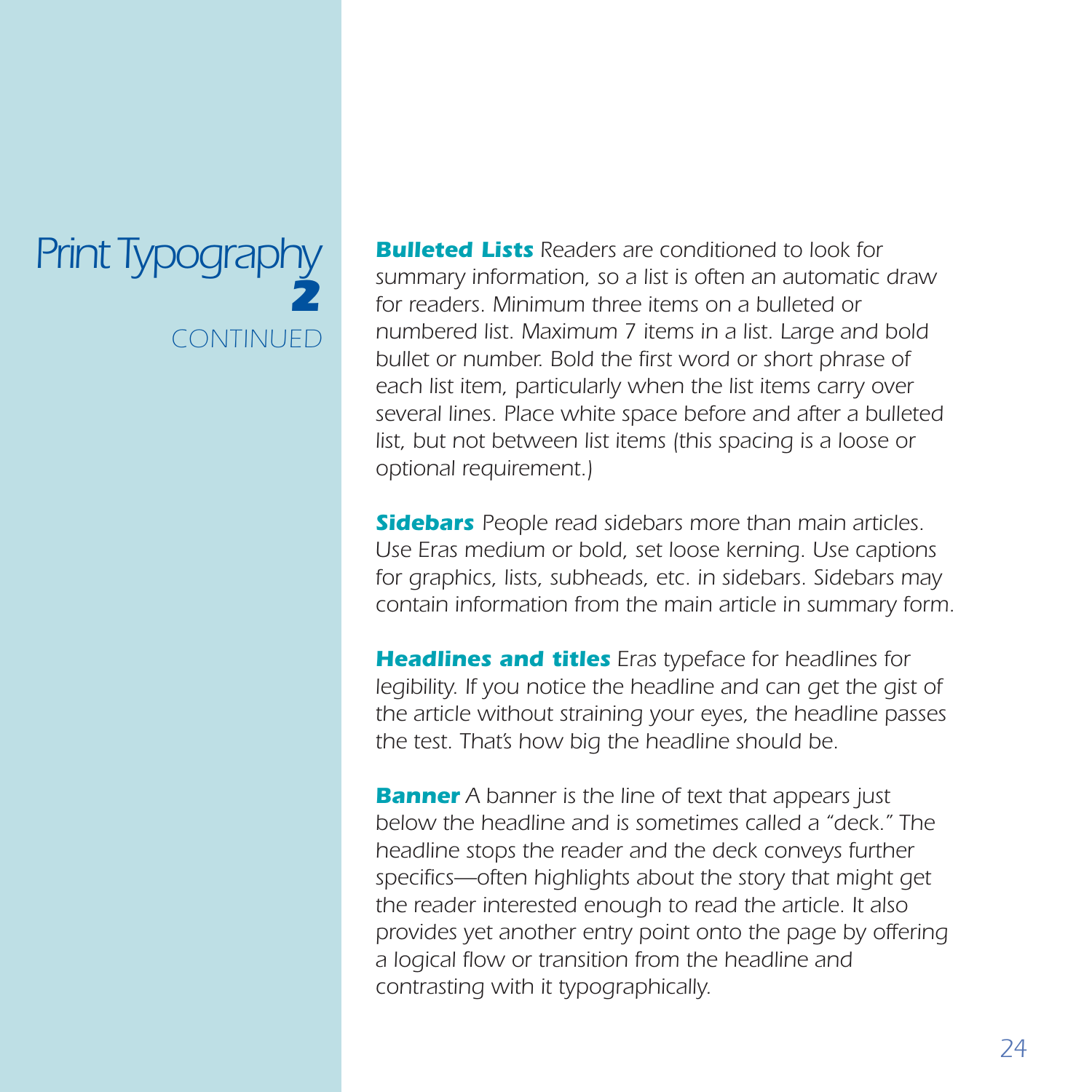### *Print Typography 3 CONTINUED*

#### *Dropcaps*

*Multiple dropcaps may appear on a spread. Here are the guidelines for usage:*

*1. Trump is preferred.*

*2. Dropcaps cannot be the same "letter" on a spread. It creates confusion. Rewrite for clarity.*

*3. There is a hierarchy oe emphasis: 4 line dropcap, 3 line. and last 2 line. Equal line dropcaps creates a confusion as to where to begin reading.*

*4. It is recommended no more than three dropcaps exist on a spread.*

#### *Line spacing / leading*

*Leading should be approximately 130% of font size except for pullquotes and sidebars which require more leading.*

#### *Character spacing / kerning*

*Titles and headlines set in Eras above 18-point should be kerned tight. Below that should be normal. The larger the point size the tighter the kerning should be. For example, 72 point would be very tight or hand kerned for touching letters.*

*Body text is never "justified" on both borders. This causes "rivers" in the text which distract the eye. Just because you can doesn't mean you should. Stay with ragged right for body text. It is easier to read. Left justified is allowed for captions and heads when appropriate.*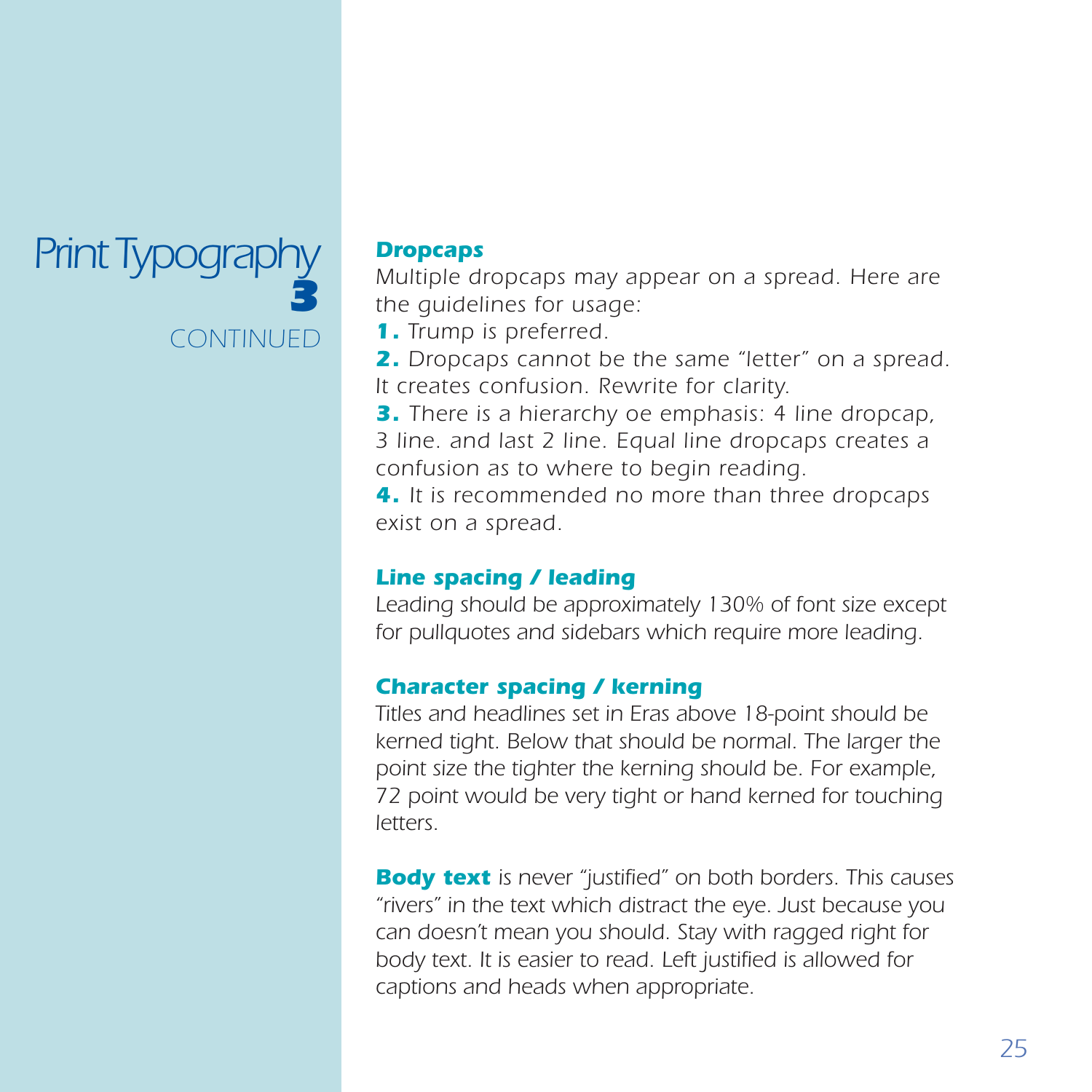### <span id="page-25-0"></span>*Print Typography 4 USE OF CAPITALS*

#### *Use of ALLCAPS, Title Caps, and Small Caps*

*ALLCAPS are optional in banners, headlines, and titles and are generally set in 18-point type or larger. Banners should use Eras light ALLCAPS, and be kerned very loose. Headlines should be very tight.*

*Title caps are used for subheads and are in Eras Bold at the same point size and normal kerning as the serif body text.*

*Sentence Caps are not used for subheads or headlines unless the subhead is an actual sentence. Title Cap style is the preference.*

*Trump Small Caps are always used in the first few words following a drop cap and are set in the same color as the dropcap. They are not bolded. Do not use fake dropcaps except in a jam. Trump comes with a real dropcap character set. It is always preferred.*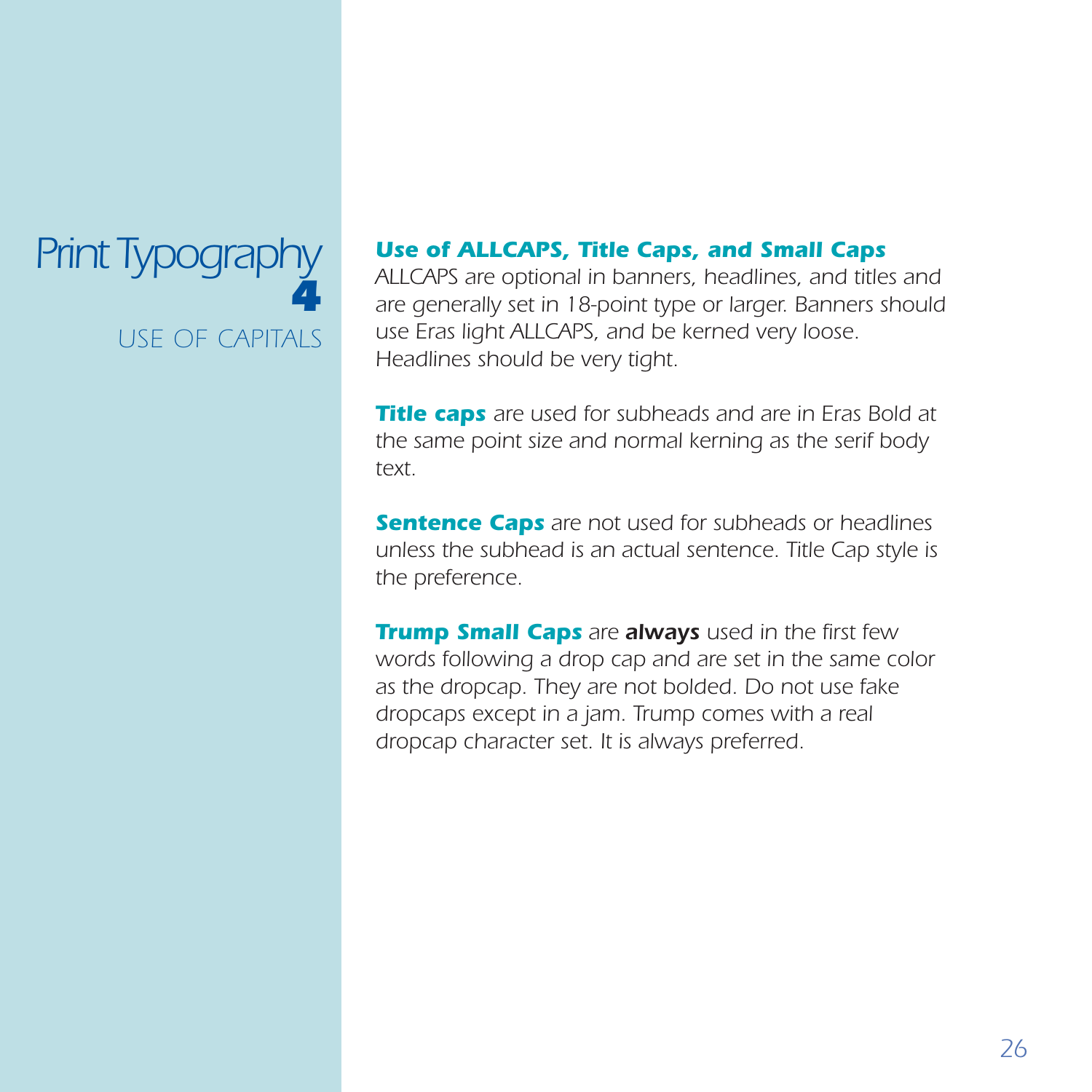### <span id="page-26-0"></span>*Tradeshow Booths*

#### *1. Adhere to a one-benefit-per-panel rule.*

*2. Readability: The six-by-six rule states no more than six elements per line and no more than six lines per panel. The average person's reading rate is about 250 words per minute. Therefore, signs that will only be seen for a few seconds should include no more than six items.*

*3. Lists: No numbering of bulleted lines. No asterisks. Those are associated with footnotes or "fine print".*

*4. Avoid placing copy over images. Position copy in a separate border or block near the image panel.*

*5. The field or cone of vision for signage covers a 60*° *angle. Consistency in the height of signs in a system reduces the viewer's need to search for information.*

*6. Legibility: keep the fonts simple and use basic colors for lettering (black and white are best).*

*7. Legibility: Make type 1 inch high for every 3 feet back. To read copy 12 feet away, the letters should be about 4 inches tall.*

*8. The average height of a viewer's eye level, measured from the ground when standing, is about 5 feet, 6 inches. When sitting, it is about 4 feet, 6 inches.*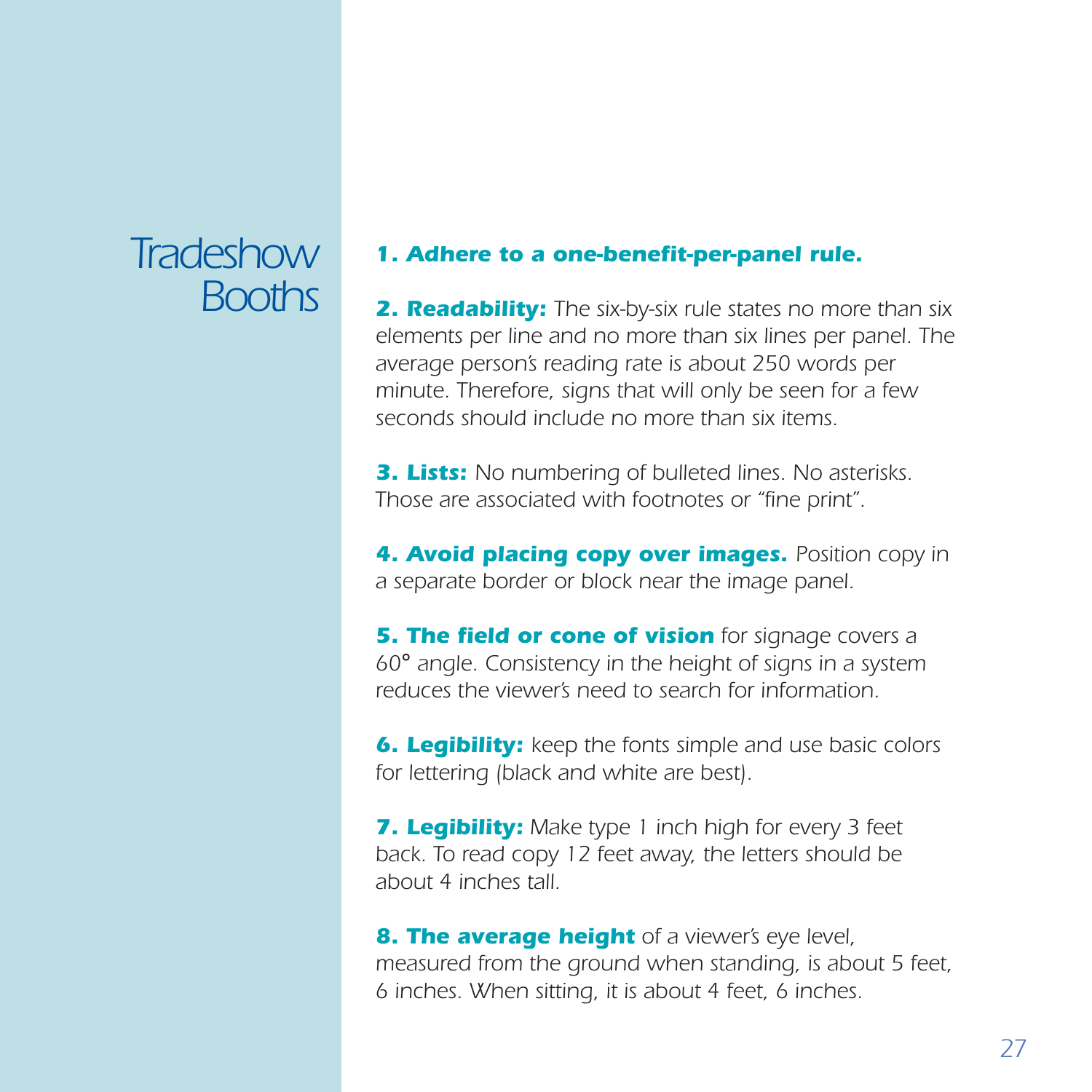### <span id="page-27-0"></span>*Approved Substitute Fonts*

*Substitutions for Trump Archaic are allowed under stressfull situations, primarily RUSH work when creative talent doesn't have access to resources and needs to "punt." This should not be done on a regular basis.*

*1. Activa freeware font - TT - 2 wts & 2 italic + extended and wide*

*2. ITC Korrina - 5 wts + 4 italic*

*No substituting for ITC Eras, even when substitutes exist.*

*3. Korinth Serial \$29 for all 12. TT only or OTF; Korinth Serial Xlight, Korinth Serial Xlight Italic, Korinth Serial Light, Korinth Serial Light Italic, Korinth Serial, Korinth Serial Italic, Korinth Serial Medium, Korinth Serial Medium Italic, Korinth Serial Bold, Korinth Serial Bold Italic, Korinth Serial Xbold, Korinth Serial Xbold Italic*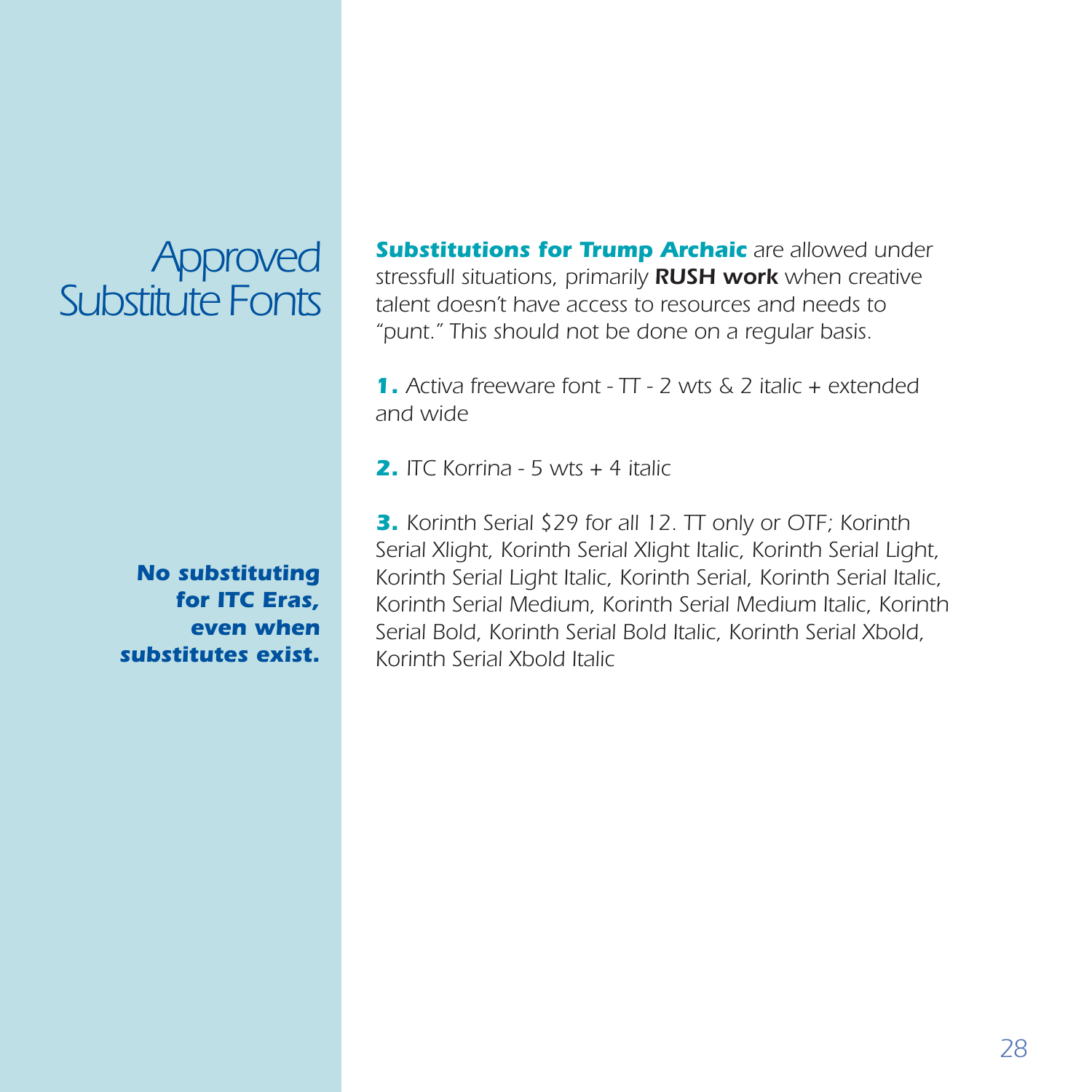### <span id="page-28-0"></span>*Dominant / Subordinates / Accent Existing Color Usage*



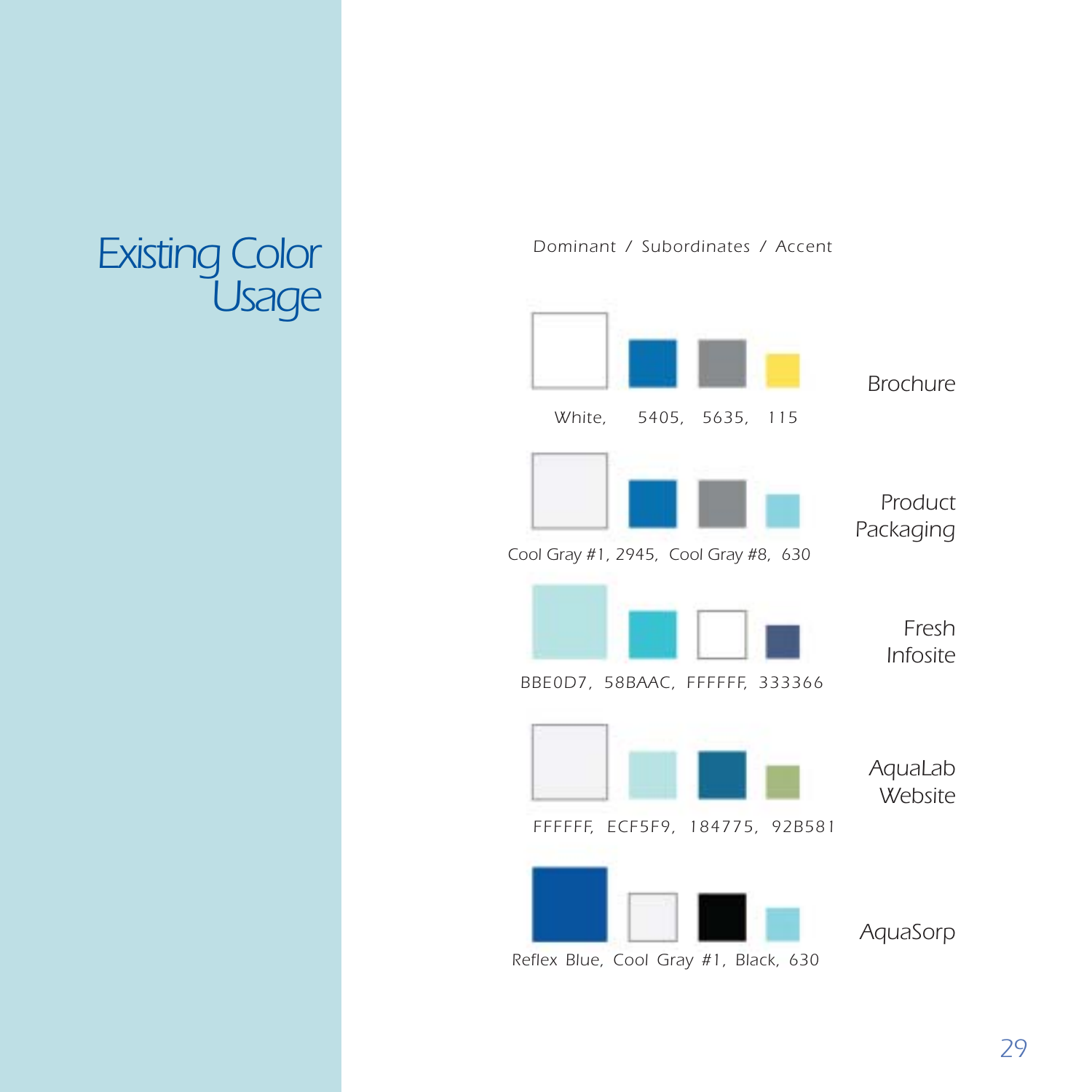<span id="page-29-0"></span>*Color Strategy Present usage of AquaLab color commonalities: The plan is to reinforce these patterns in the future and avoid theme clashes.*

> *1. Background colors (paper) are either bright white or offwhite. The offwhite is a Pantone cool gray #1. These work well as the dominant color. Offwhite is used on the web to reduce screen contrast. It is also used as case color on the products. Bright white is recommended in print and booth applications.*

> *2. Colors are always in the "cool theme." Meaning shades of blues, greens, and light grays.*

*3. Gray and black are not "cool" colors but allowed with good judgement as subordinate and accent colors.*

*4. Subordinate and accent colors are frequently an aqua or turquoise color or shade thereof.*

*5. Confetti colors are used for colorizing small portions of text and dingbats. They are best if they are the compliment of a color. They must be used sparingly or the theme will shift to "warm" instead of cool. Use these to guide the eye (visual signage cues.)*

*6. Dark blue is frequently used for text and headlines.*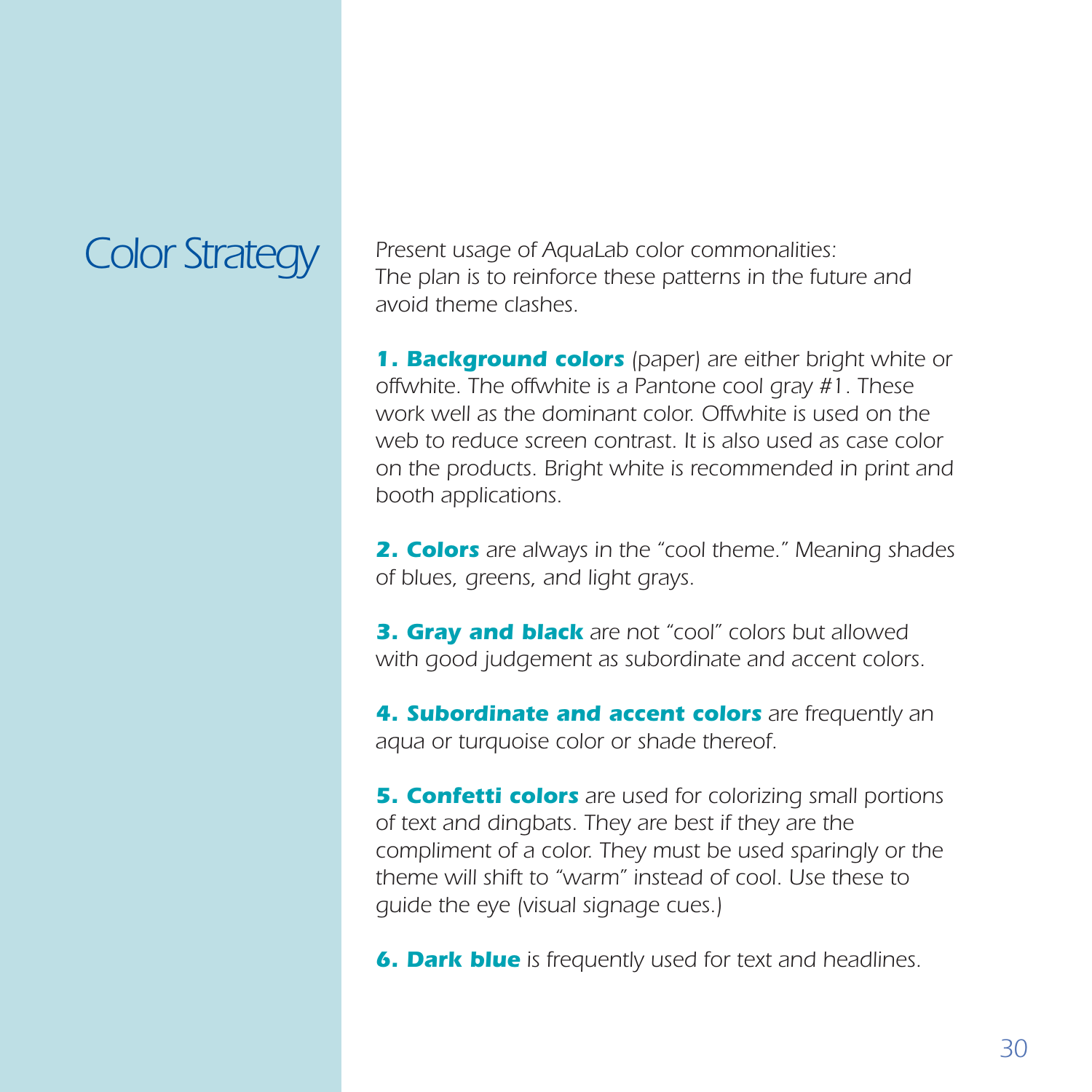### <span id="page-30-0"></span>Potential Color<sup>1</sup> *Dominant / Subordinates / Accent Usage*



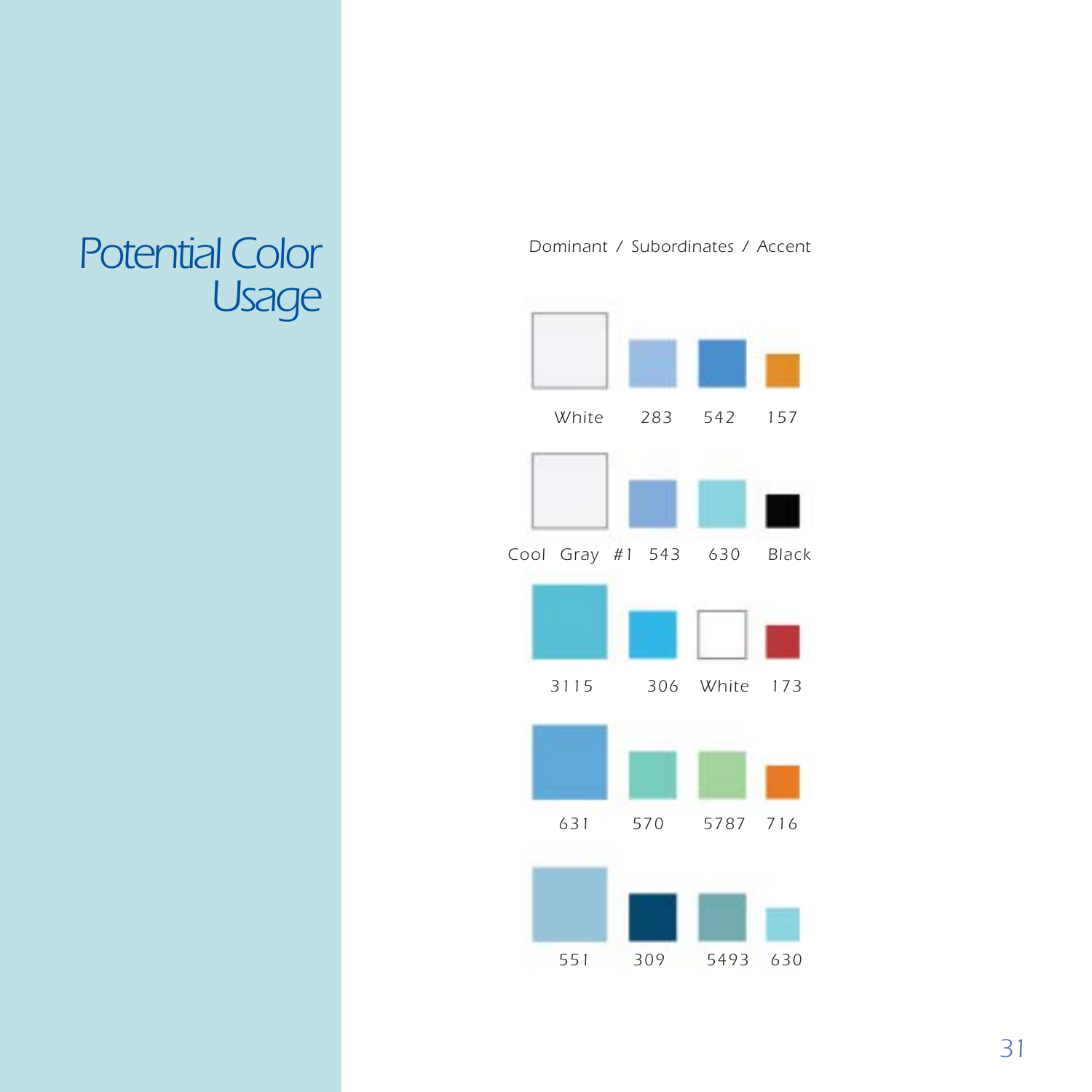## *Image Elements*

#### *Photography is a Principle Communication Device*

*It generates interest and curiosity. It has energy. It sometimes influences the color scheme. It's best not to place words on top of photos (some exceptions- covers). A large amount of space needs to be allocated to images. Also a big chunk of ad budget. Photography is available from many sources: custom, stock CD-ROM, online, clip art (photo), flatbed scanned images, and digital camera.*

#### *Avoiding Photo Monotony*

*Besides photography in rectangular boxes, it adds interest to the page to include a cutout photo or two with a possible drop shadow effect. Also known as Object Photography. This technique breaks the Grid. Word wrap can be used around an edge. It's a break from monotony and gives more life and "personality" to a page.*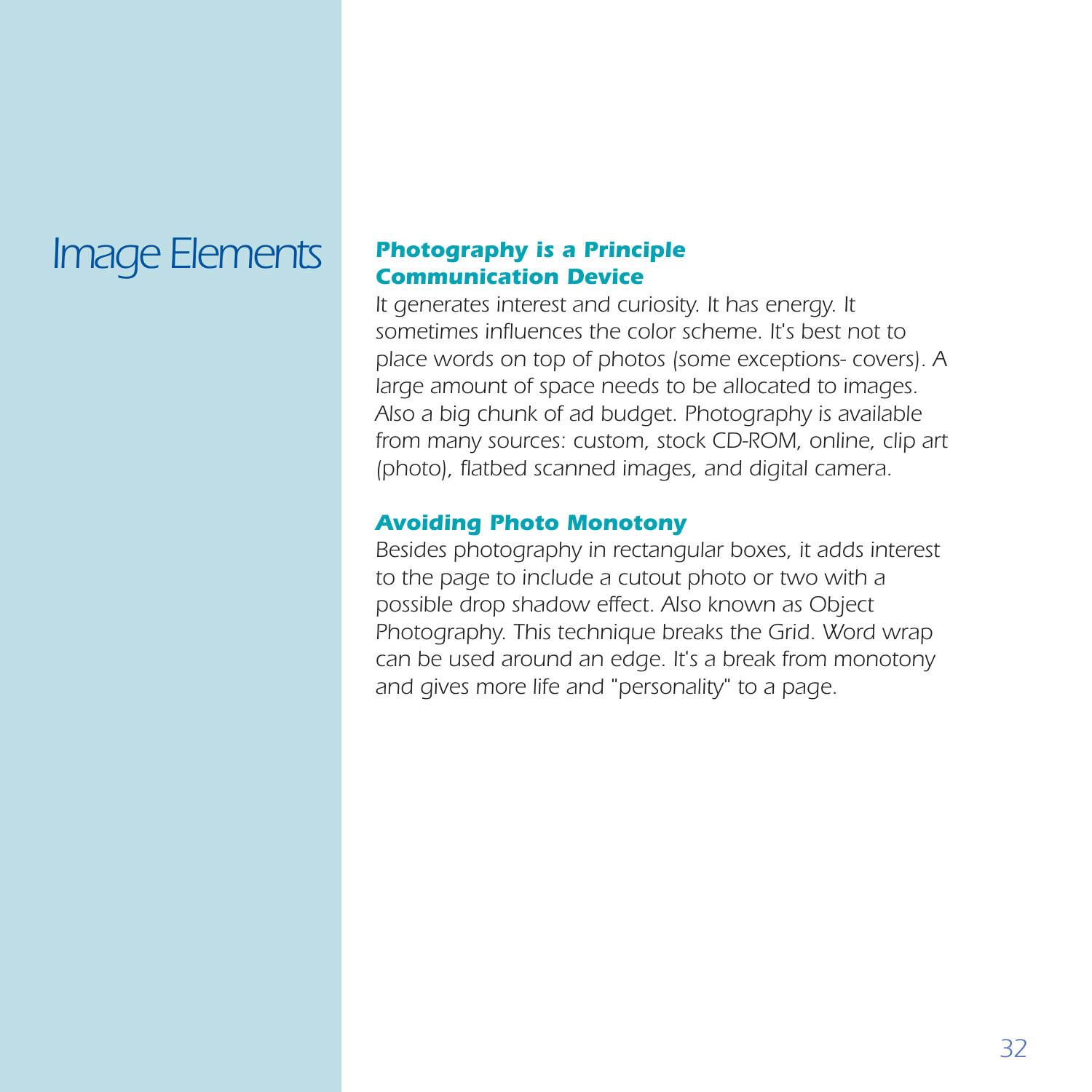### *Illustration*

#### *Illustration is Not a Substitute for Photos*

*Illustrations are not usually acceptable substitutes for hightech product photographs. Viewers will make the assumption a product drawing is a concept and not finished --a psuedo-product or vaporware. Photos have more credibility.*

#### *When to Use Illustration*

*Illustrations are preferred in visualizing abstractions or concepts like physical properites or factory process. This way illustration is a shortcut to understanding. Illustration reduces the complexity found in photos to just those elements needing emphasis.*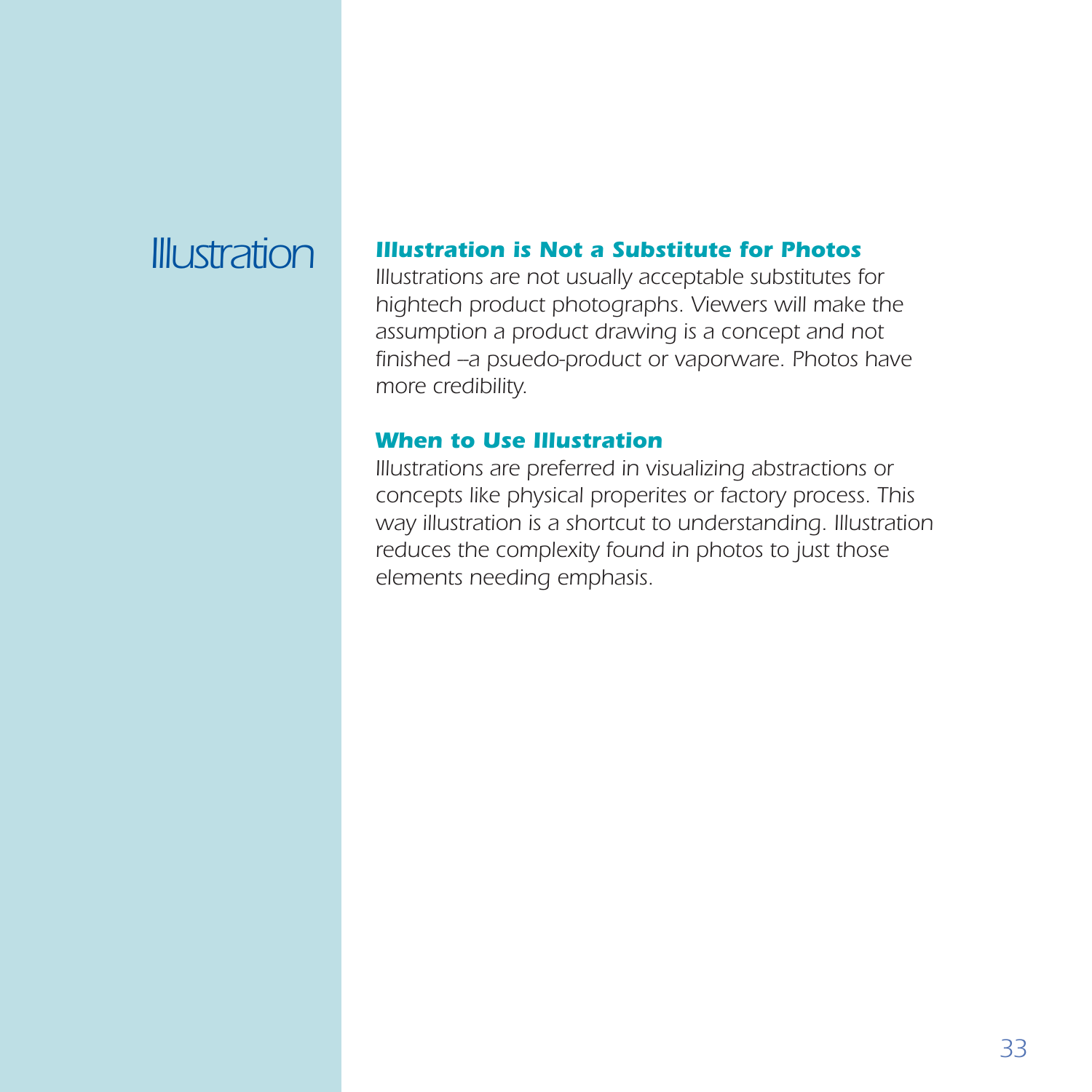<span id="page-33-0"></span>*Application examples and format suggestions*



*Manual cover examples.*

**AquaSorp**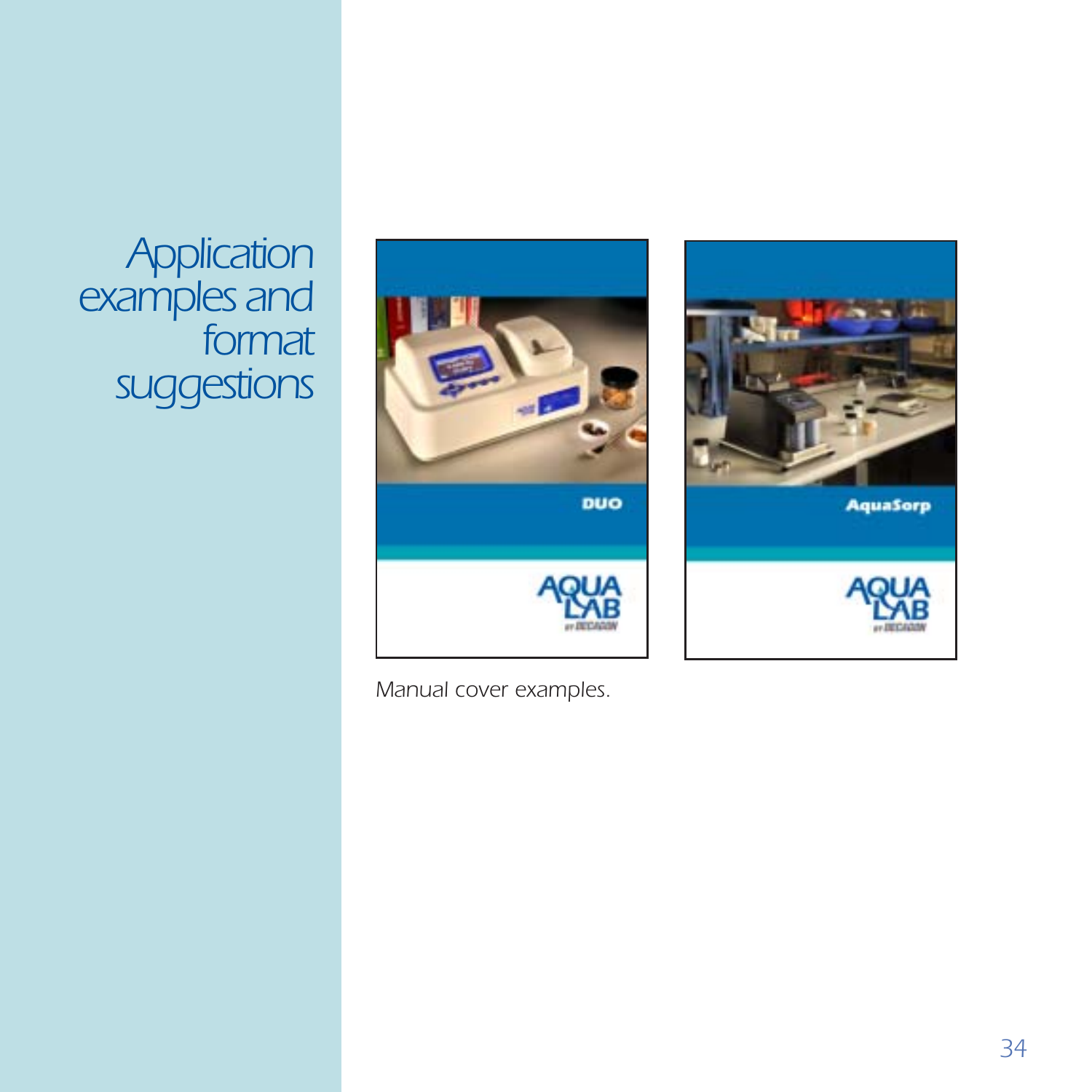*Rounded container for accessories like standards.*



*Round PVC canisters wtih lids are made of clear plastic, these containers have the appearance of glass, but will not shatter. Wide mouth for easy access. Snap on lid included. Meets FDA standards. There are many styles and sizes available from small 6" diameter x 5.25" height to containers that hold over 1 gallon. All have circular lids. These cost about \$1 single-piece price.*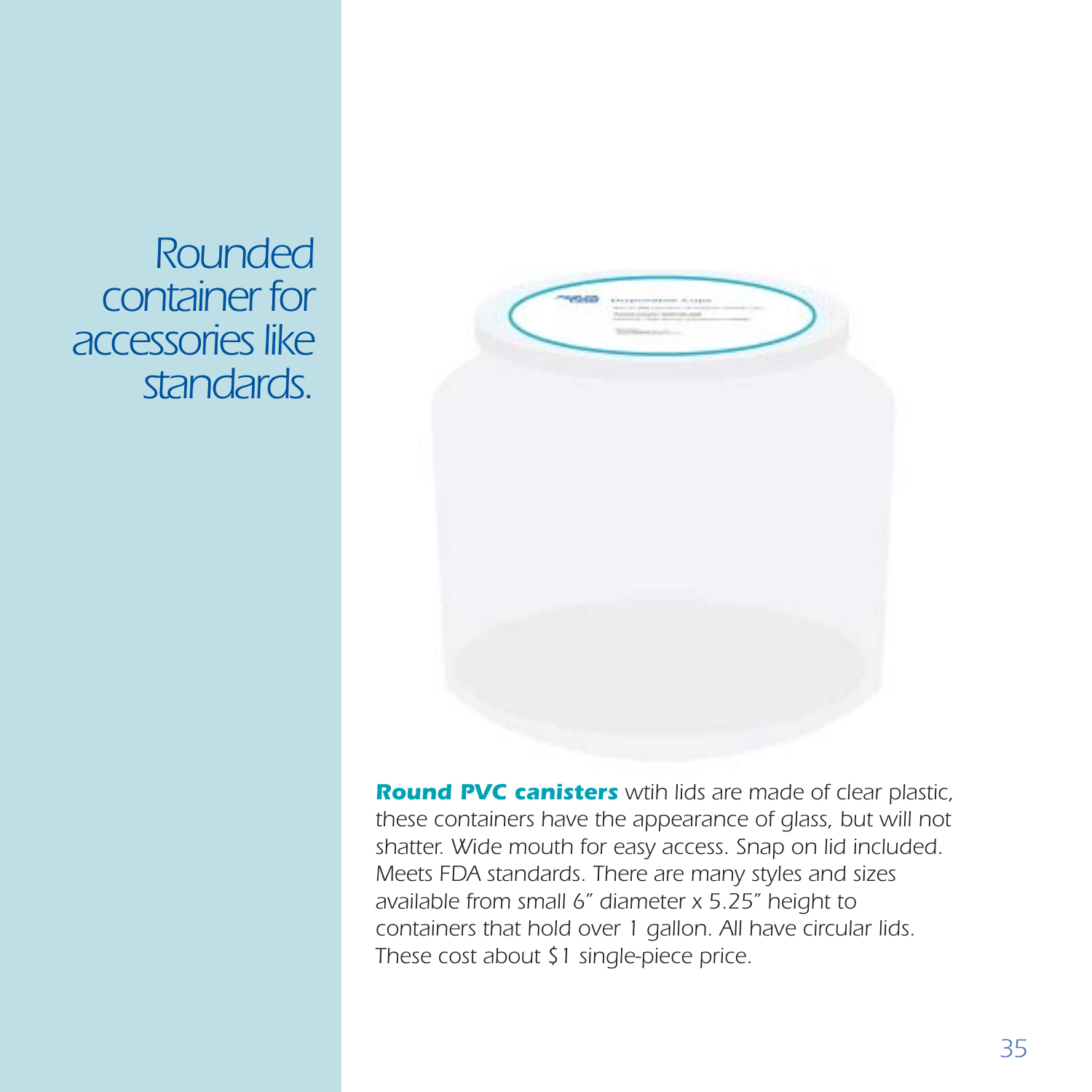*Rectangular container for accessories like cups and lids.*



*Multiple-source off-the-shelf clear shoebox set-on-end measures 13.5" x 8.5" x 5.25". Shipped flat. Loads from top end. Single piece price from \$1.50 to \$3.00. Clear label serves double purpose as closure.*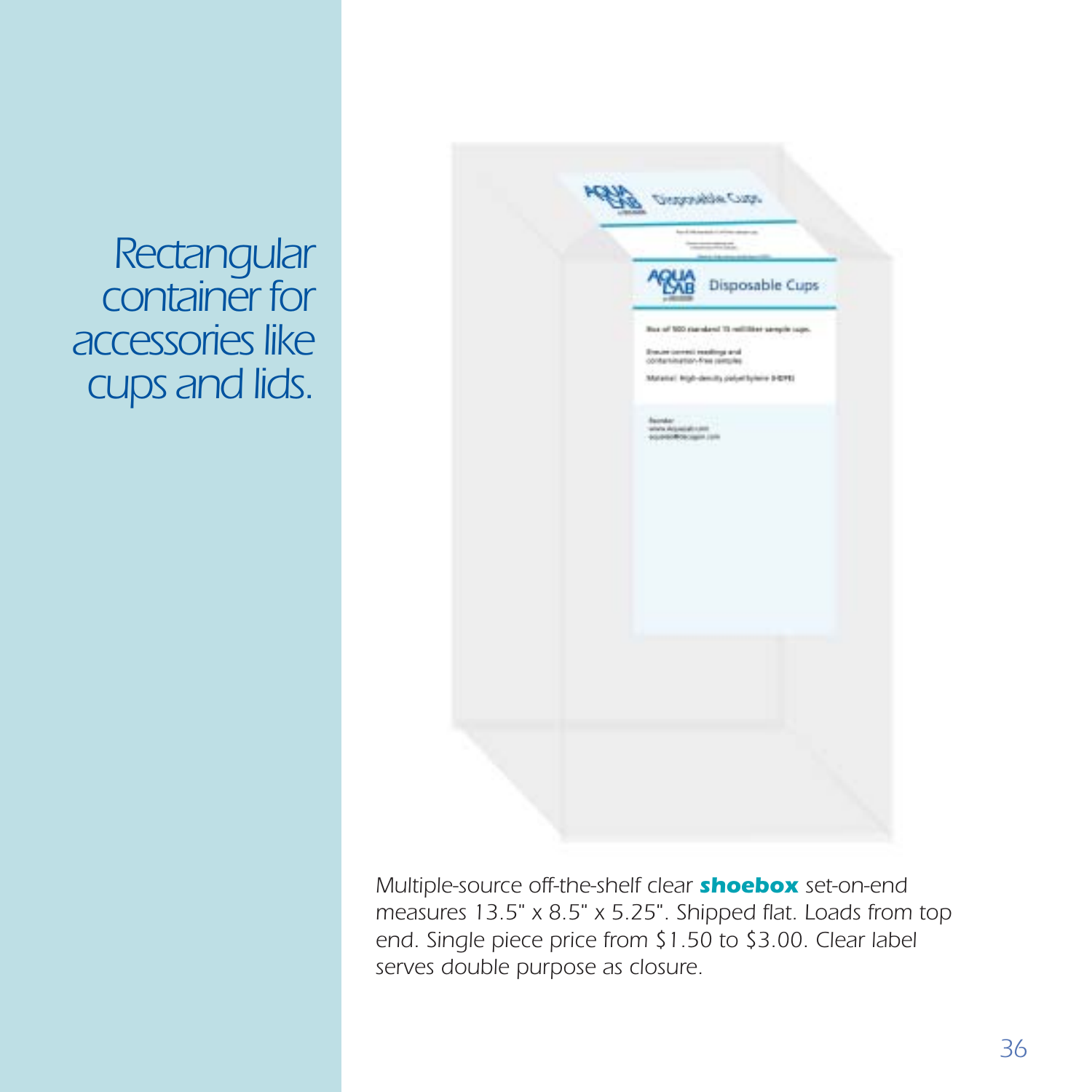### *Adhesive Clear Labels*



#### *4" Diameter Round Clear Gloss Polyester Laser Label*

*\$.90 each sheet (no minimum order) Sheet Size: 8 1/2 X 11 2 across, 2 down 4 labels per sheet Cost range \$0.225 to \$0.11 each label*



#### *8.5 x 11 Rectangle Clear Gloss Polyester Laser Label*

*w/ 2 vert back slit (crack back) Label Size: 8 1/2 x 11 (rectangle - full sheet) Sheet Size: 8 1/2 X 11 1 across, 1 down - 1 label per sheet; 2 vertical back-slits in liner Cost range \$0.22 to \$0.45 each label*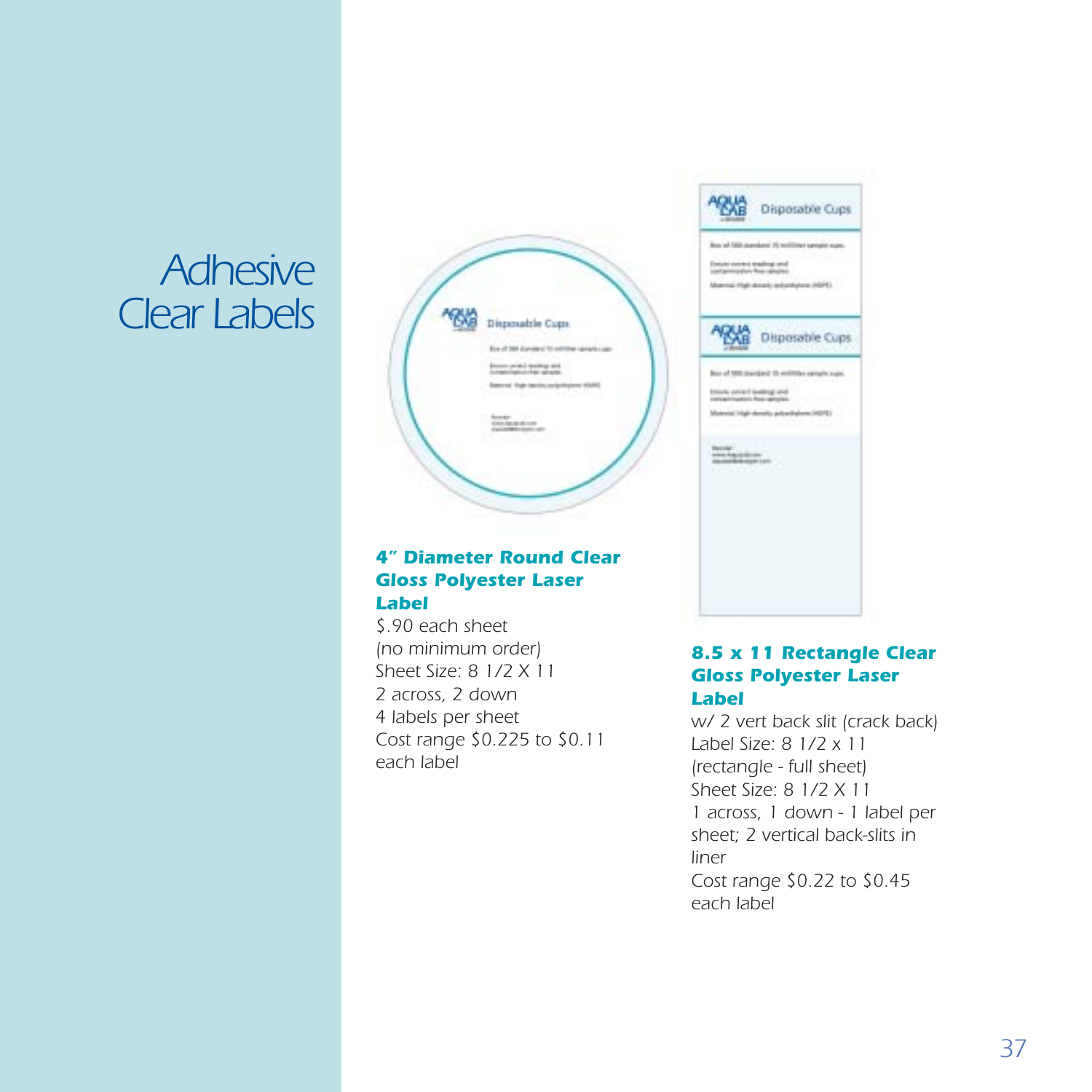### <span id="page-37-0"></span>*Example Adding Blue to AquaSorp*

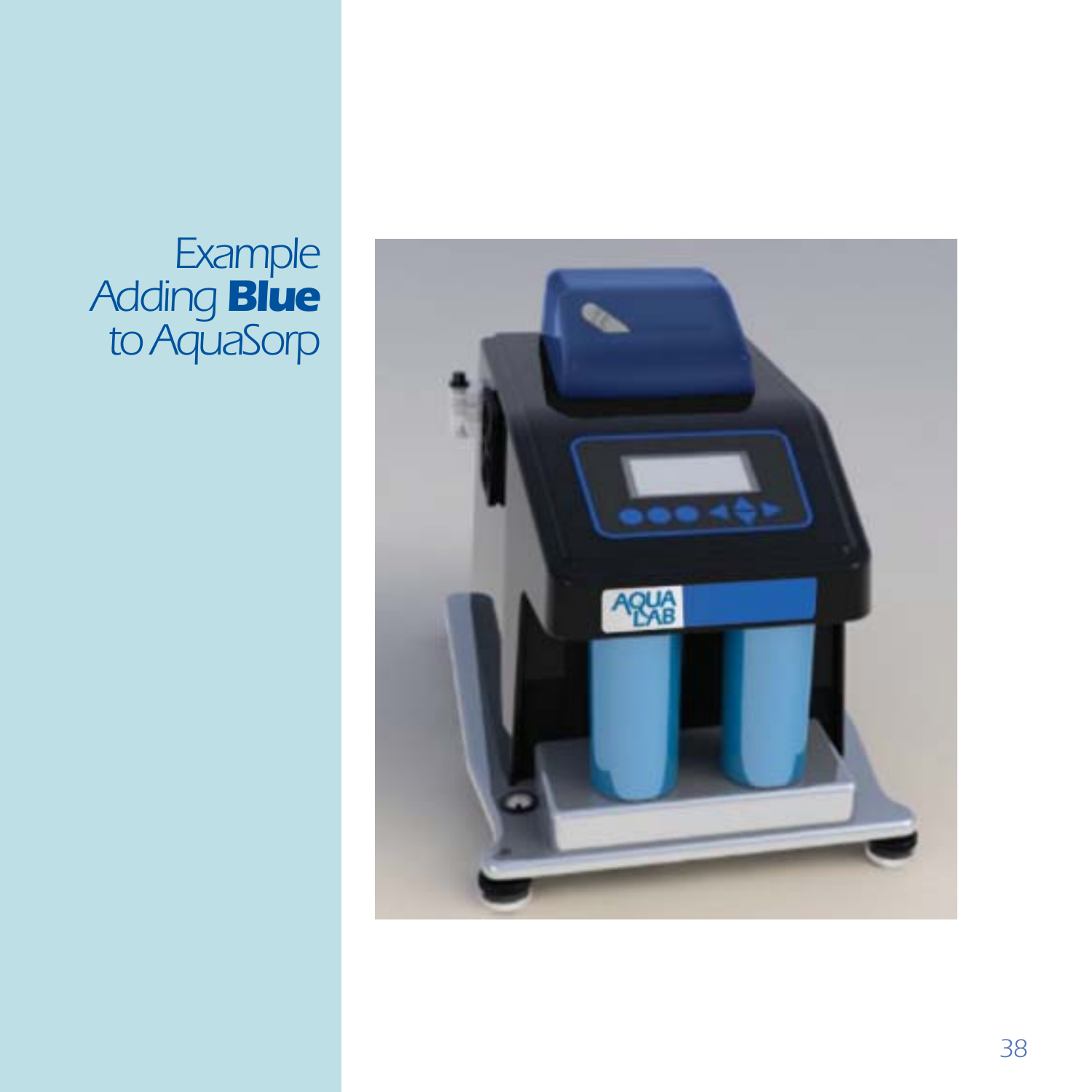*Warnings of Improper Color Usage APPENDIX 1*

#### *Background colors and overprinted type must*

*have a grayscale differential of 30%. To test for this readbility and legibility, convert a document page from PDF to a CMYK TIFF. Then convert to grayscale. Use an eyedropper tool to sample the grays and make sure there is always 30% difference. Correct the document colors as necessary.*

*The AquaLab color palette will appeal to males and females. But there is a potential error of shifting to exclusively feminine. This is determined by the use of shapes—more than color. Flowing curves for visual shapes (not color) will alter the gender. Creative talent must be conscious of this possible design problem. Use good judgement.*





*Extreme Masculine Extreme Feminine*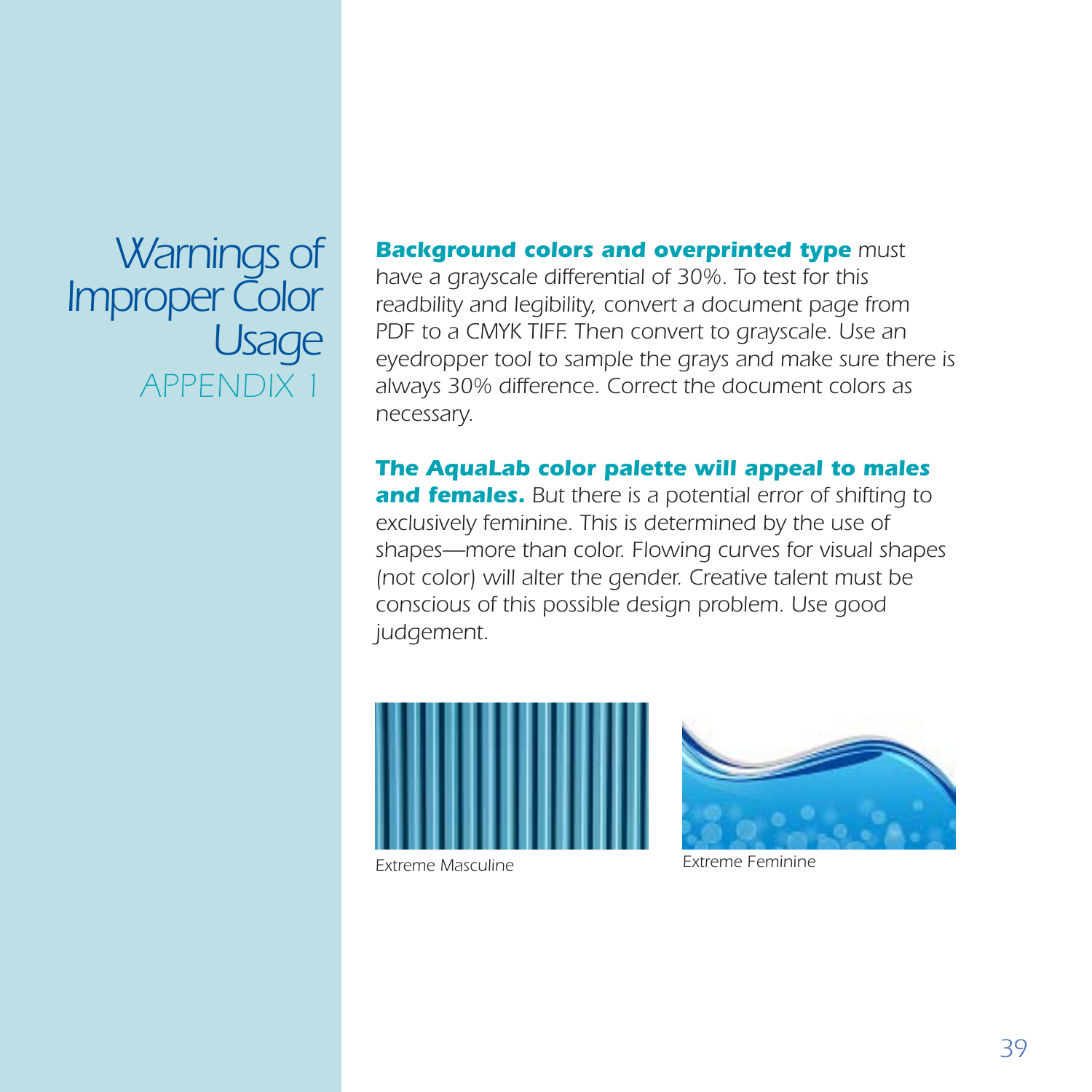### *Reflex Blue Problems APPENDIX 2*

#### *Overuse*

*Reflex Blue is the Helvetica of logo colors. It is overused and thus cliché. It is used more than any other color in the world for logos. A logo's purpose is to differentiate a company.*

#### *Four-color is Cheaper*

*Reflex Blue is a premixed Pantone color. This is good in that silkscreeners and 2-color sheet-fed press printers can't mess it up. This saved money 20 years ago. But today, 4-color direct-to-plate printing is now cheaper than two color.*

#### *Spot Shift in a 4-color World*

*Pantone Reflex Blue cannot be printed in the CMYK gamut (color range.) It seems to be the worst offending Pantone color for shifting on the CMYK press. Usually, towards purple. I have a "guide" that shows the shift towards a muted blue. But one can never tell which way it will go, only that it will not look the same as spot Reflex blue. It's a nasty problem with no workarounds —except printing a 5th color (expensive.)*

### *Printers Hate Reflex Blue*

*Reflex Blue takes twice as long for drying time and the pages stick together in the stack putting blue on the back. Two days are required for ink drying instead of one. Reflex blue is the longest drying ink except for metallics.*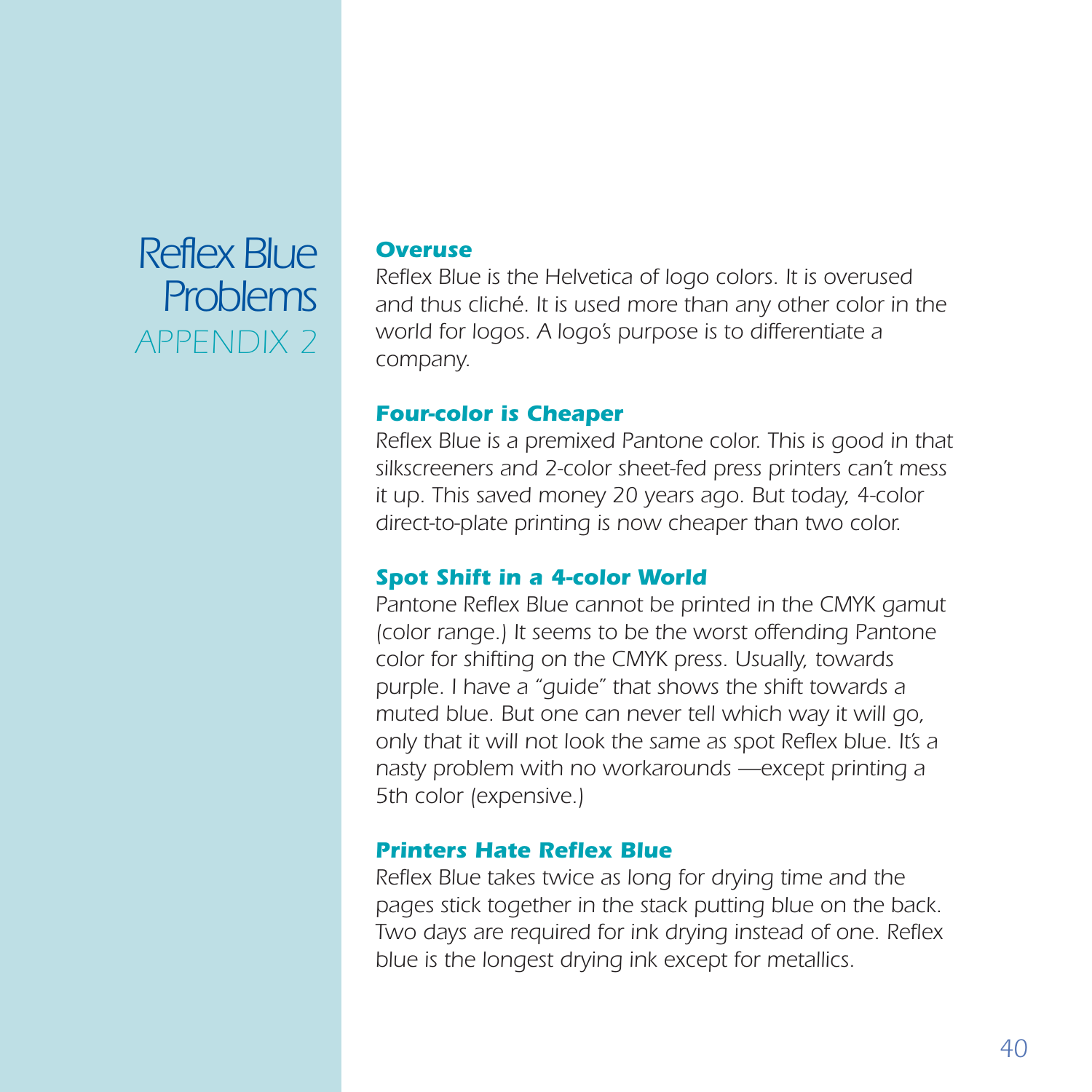### *ITC Eras Font History APPENDIX 3*

#### *The ITC Eras family was released in 1976.*

**ITC Eras has charm, distinction**, and a lively quality *that's rarely seen in sans serif typefaces. Its sweeping strokes and compound curves owe more to the heritage of broadtipped brushes than the ruling pen.*

*Most sans serifs are optically monotone in weight, making them difficult to read in lengthy blocks of text copy. ITC Eras maintains optically even stroke weights like other sans serifs, but it overcomes the sans serif tendency to blandness through the dynamic tension created by the design's 2-degree slant—almost, but not quite, italic. The design appears spontaneous, like a written script.*

*ITC Eras is not geometric or precisely structured in design; instead, its proportions reflect Roman types.*

*ITC Eras is an eye-catching typeface that will create "a look" as well as deliver a readable message. People notice this type. ITC Eras is easy to read in blocks of text copy, and can be an excellent choice for brochures, ads, posters, and package design. Because the caps in ITC Eras are patterned after Roman monumental letters, they also make excellent initials.*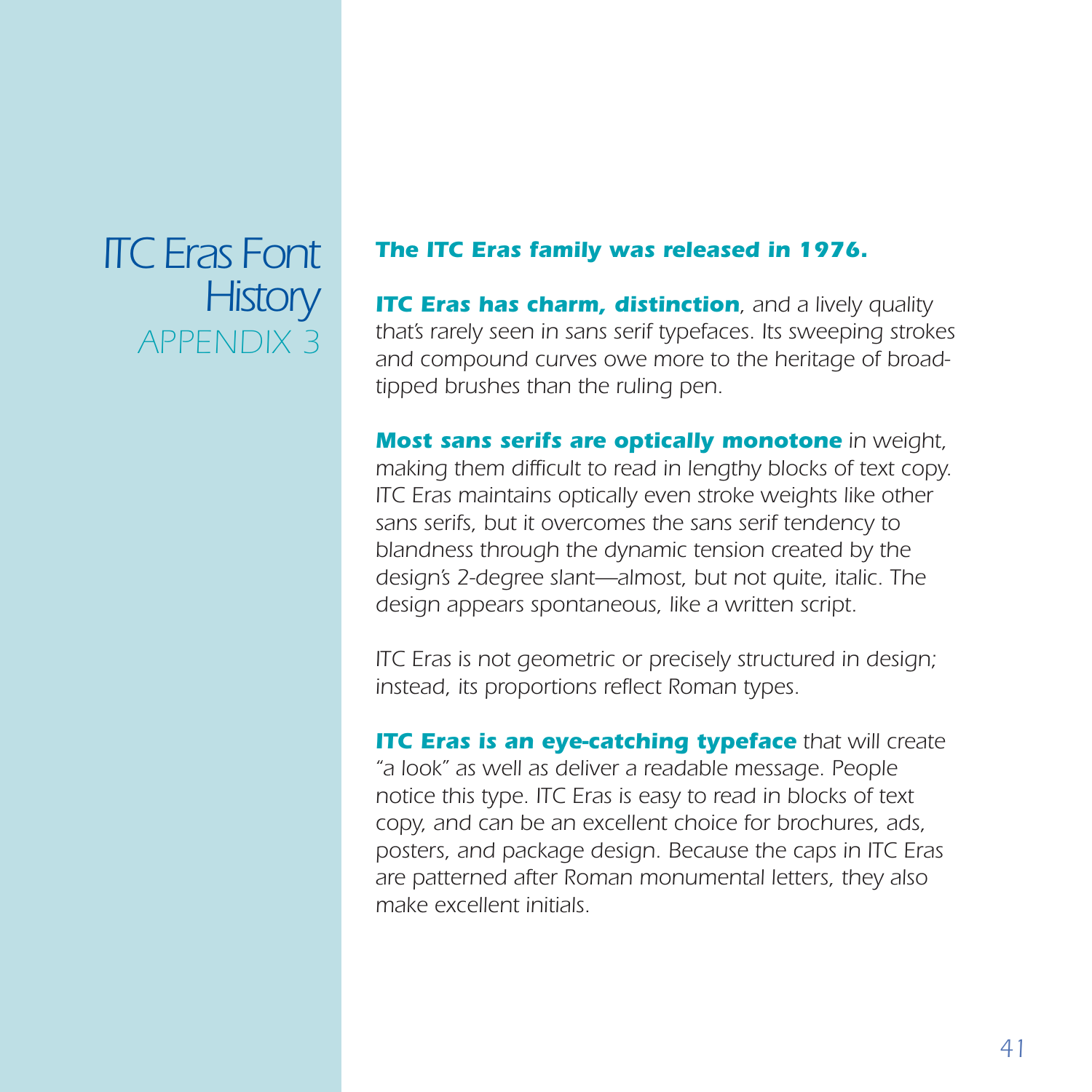### *Trump Mediaeval History APPENDIX 4*

*Trump Medieval was designed by Georg Trump for the Weber foundry and released between 1954 and 1960. A student of F.H. Ernst Schneidler, Trump was a prolific type designer who considered himself first and foremost a teacher of the graphic and lettering arts.*

#### *With its crisp angularity and wedge-shaped*

*serifs, Trump Medieval appears carved in stone. It is a strong text typeface that is highly legible and especially useful for low-resolution output, such as faxed correspondence. Medieval is the German term for oldstyle; this design is a modern rethinking of the oldstyle theme.*

#### *It has a vigorous oldstyle roman and italic that is*

*the sloped roman, except for the letters a, e, f. With its crisp angularity and wedge-shapes serifs, Trump Mediaeval appears carved in stone. It is a strong text typeface that is highly legible and especially useful for low-resolution output. It is useful in display work too.*

*There are old style figures, additional ligatures and fractions available at all styles, as well as small caps at the Roman 55 and initial and finial decorative swashed characters at the Italic 56.*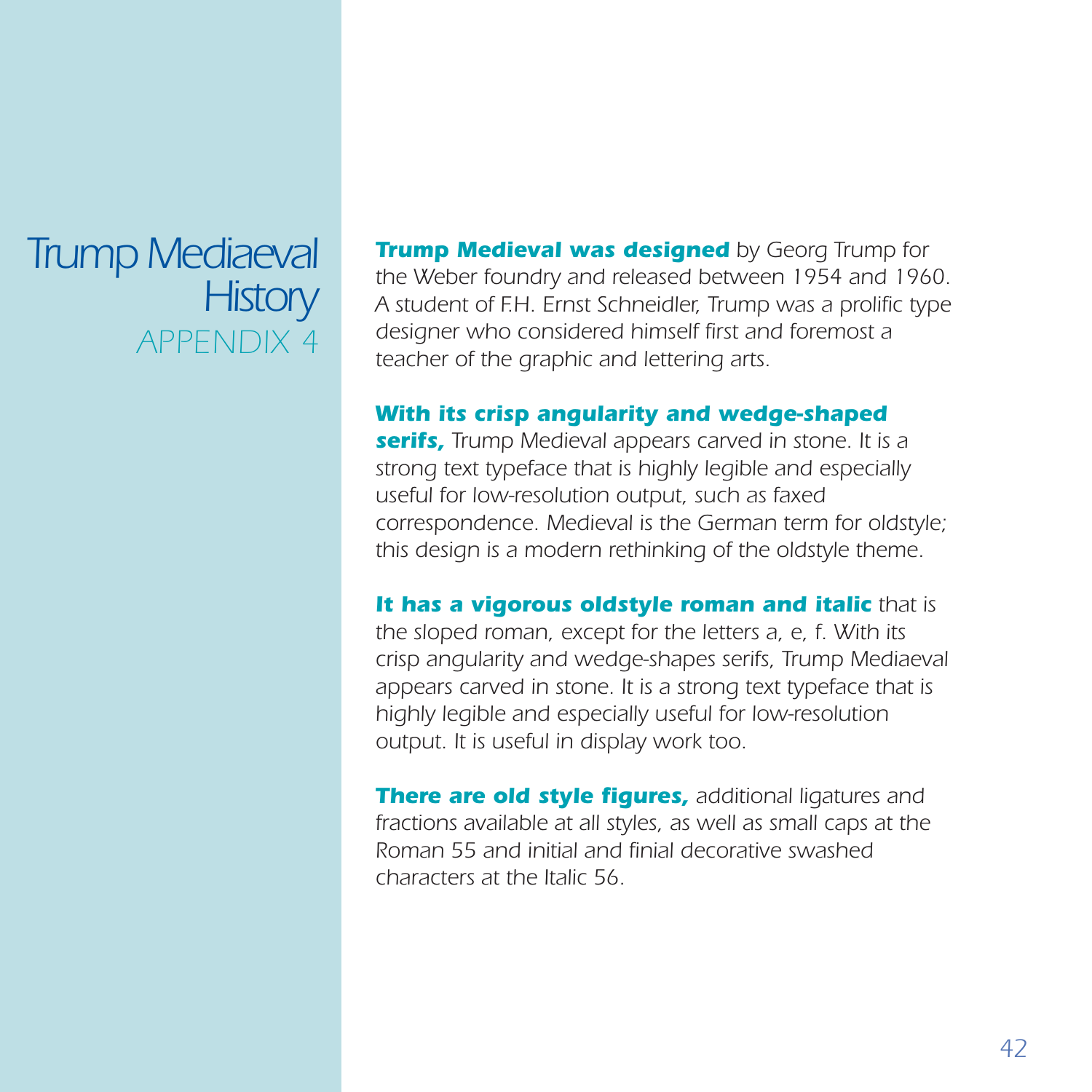### *List Of Humanist Fonts APPENDIX 5*

- *A Allerta*
	- *B Brusseline*
	- *C Calibri Candara Charlotte Sans Clearview*
	- *D FF Dax*
	- *E Eras Everson Mono*
	- *F Frutiger Formata*
	- *G Gill Sans*
	- *J Johnston*
	- *L Lucida Grande*
	- *M FF Meta Myriad*
	- *O Optima*
	- *P Parisine Podium Sans*
	- *S FF Scala Sans Segoe Skia Syntax*
	- *T Tahoma Thesis Transport Trebuchet MS*
	- *U Ubuntu Font Family*
	- *V Verdana*

*Lucida Grande and Verdana are "websafe" Humanist fonts for HTML web design. The CSS code on Decagon's website is specified as follows:*

 *font-family:"Lucida Grande", Tahoma, Arial, Verdana, sansserif;*

 *font-size:100%; line-height:130%;*

*This convention should be used on all HTML documents.*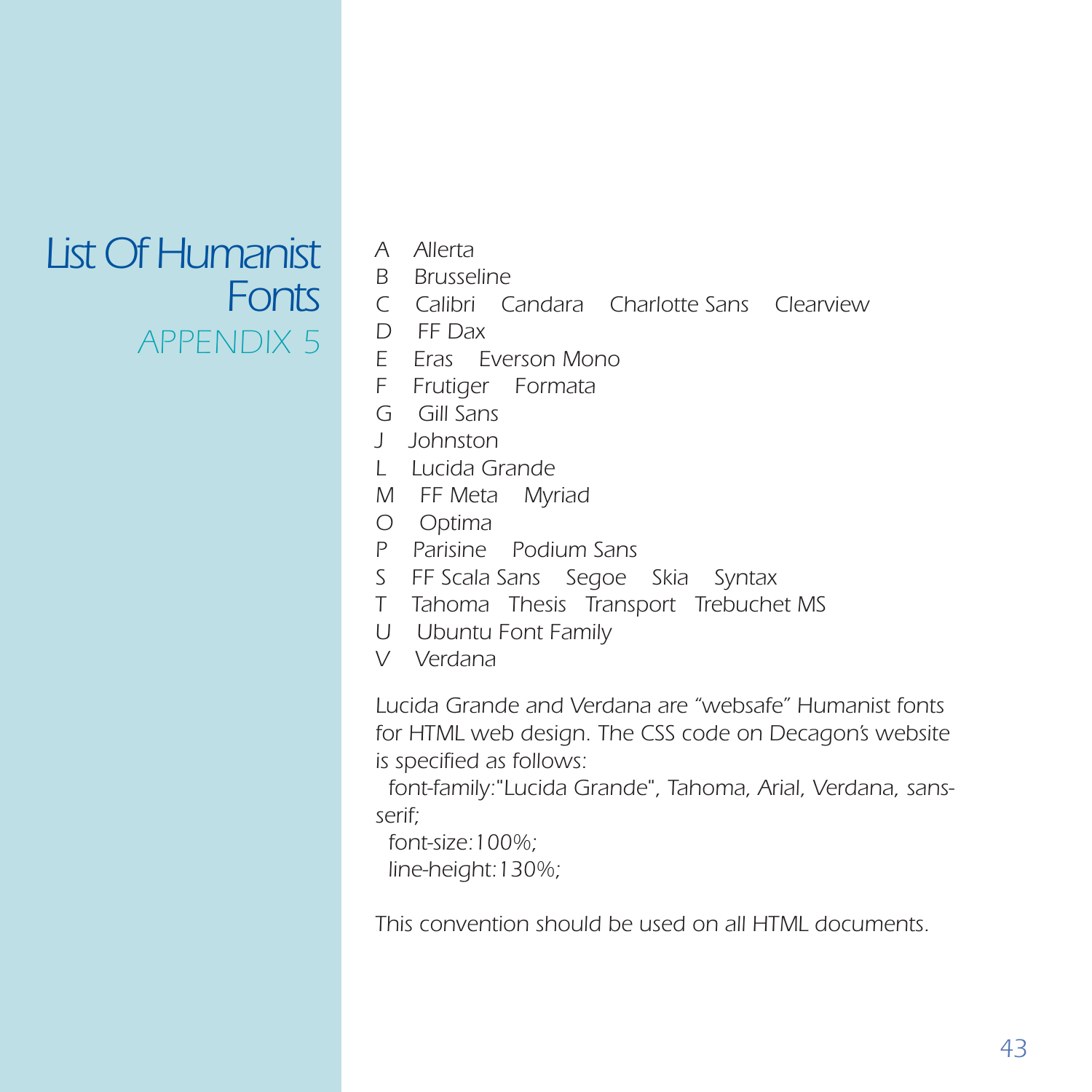### *Naming Ideas APPENDIX 6*

*Naming opportunities exist in product line extensions. Names that reinforce the theme instead of just product functions are desirable. Product badges would still require a short description of function (like water activity meter.) This is similar in nature to what other companies have done (such as Apple OS X Big Cat names.)*

*Because of the type and color theme: exciting and cool names that contain elements of pure water and fresh air, —clean and pure—work to reinforce what the specialization of a new instrument may be and differentiate models and value.*

#### *For example:*

*AquaLab Crystal AquaLab Pure AquaLab Fresh AquaLab Sapphire AquaLab Flow*

*These are valid line extensions as long as they don't deviate from the "class" or "lexicon." Sort of like naming a new species of plant using International Code of Biological Nomenclature.*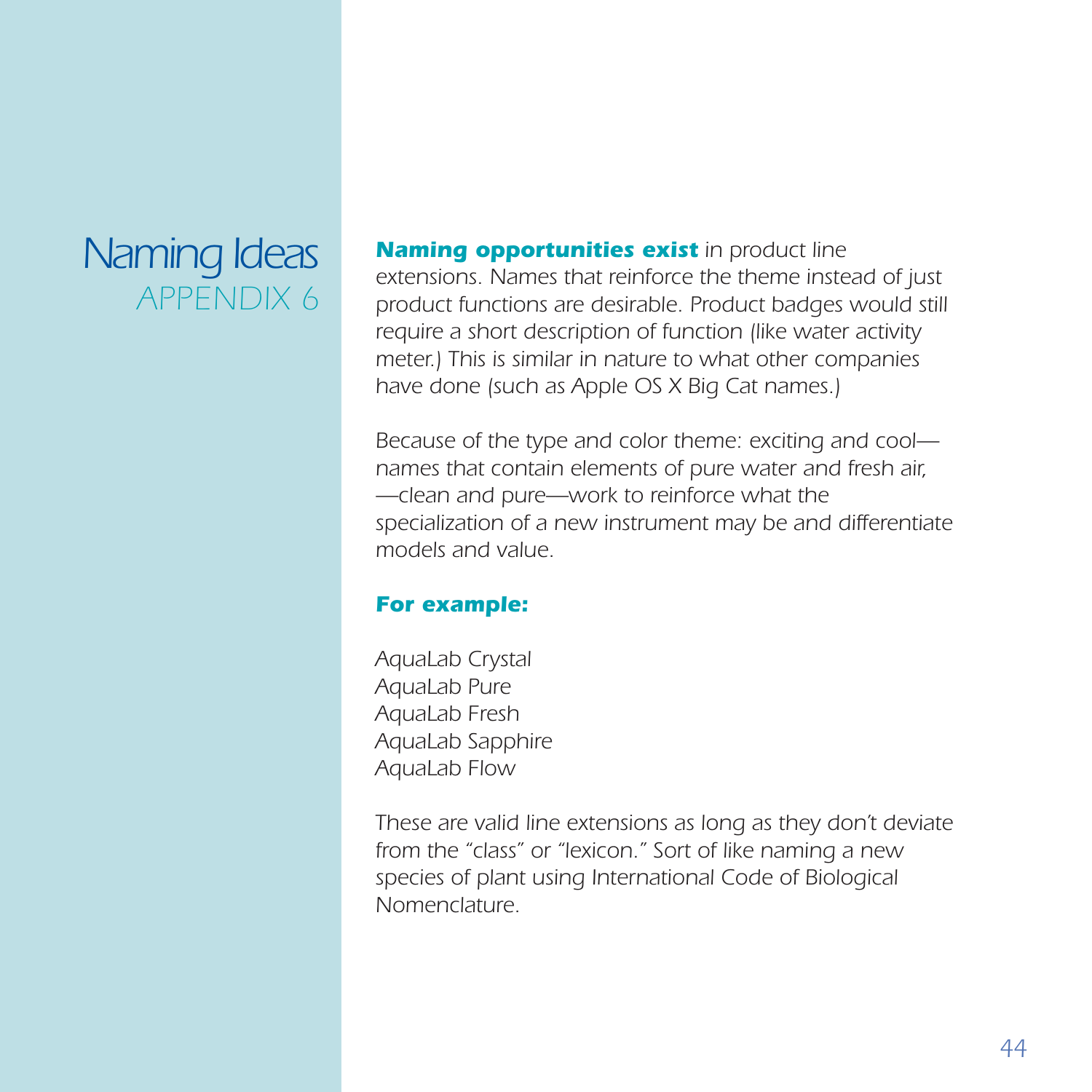### *Water Activity Symbol APPENDIX 7*

*How it starts. This is a sample aw symbol. It is set 24/28.8 to start (aw). The "a" is lowercase—not a capital "A". This is originally set with 33.3% "normal" leading and "normal" kerning. The aw then gets the following treatment. The "a" and "w" are set to 28 point and the "w" is then subscripted to 10% (usually subscription defaults are 33% which is too much.) 0.750 aw sample.*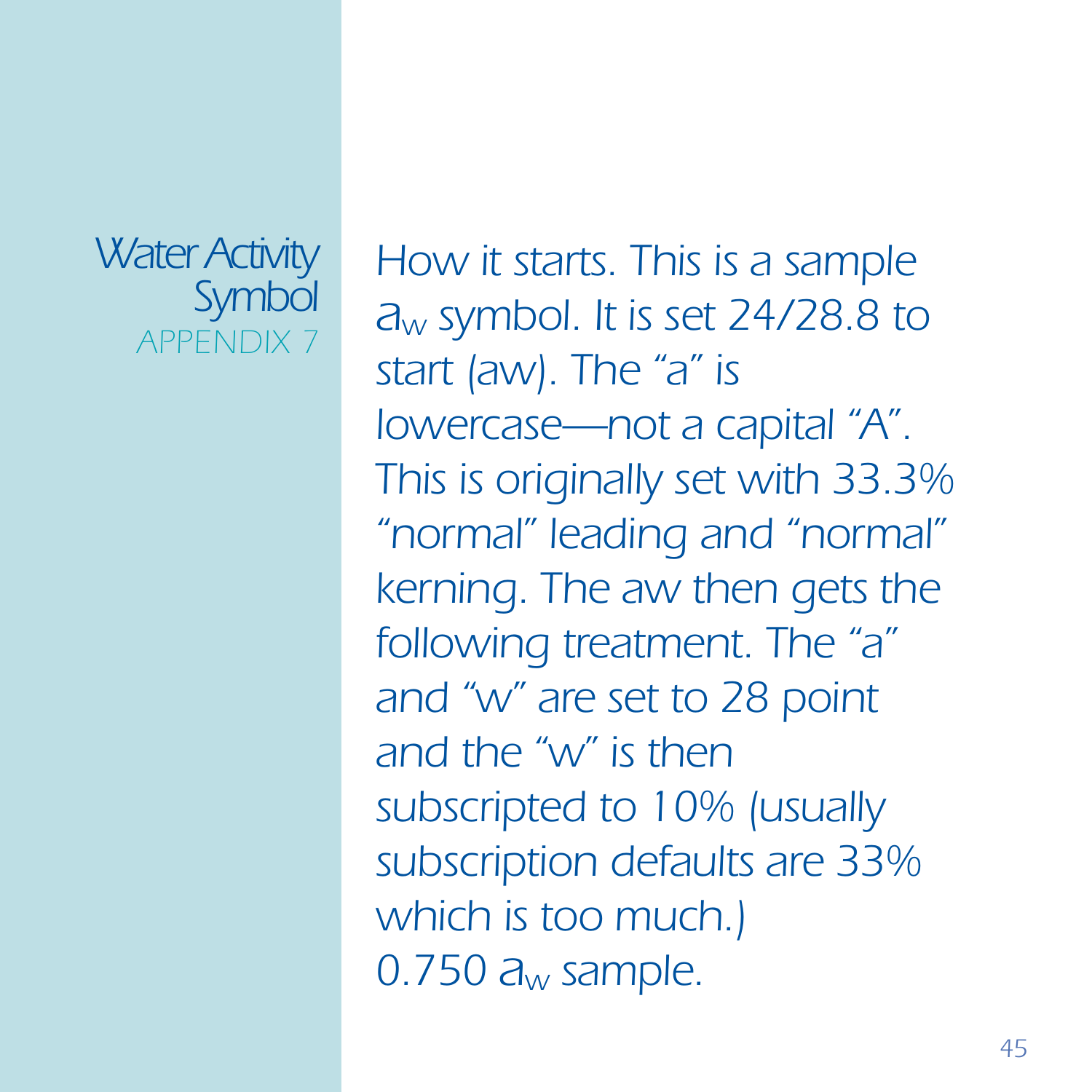### *Water Activity Symbol Serif*

The "a" and "w" are set to just under body text leading and the "w" is then subscripted to 10%.  $0.750 a_w$  sample.

*Water Activity numerals should have a leading 0 before the "." and 3 digits after unless the resolution is unknown.*

*The water activity symbol should have a space or en space before the numerals appear. 0.567 aw. Not 0.567aw. The aw symbol should not wrap to the next line. Force the number down beside the scientific unit.*

*Water activity is always a positive number and needs no + or - symbol in front except when specifying accuracy or tolerances. Then the* ± *symbol is used.*

*When using the aw symbol, do not attempt to match the height of capital body text. It makes it stick out too much. Don't use bold or italics unless specified deliberately by a scientist for a formula.*